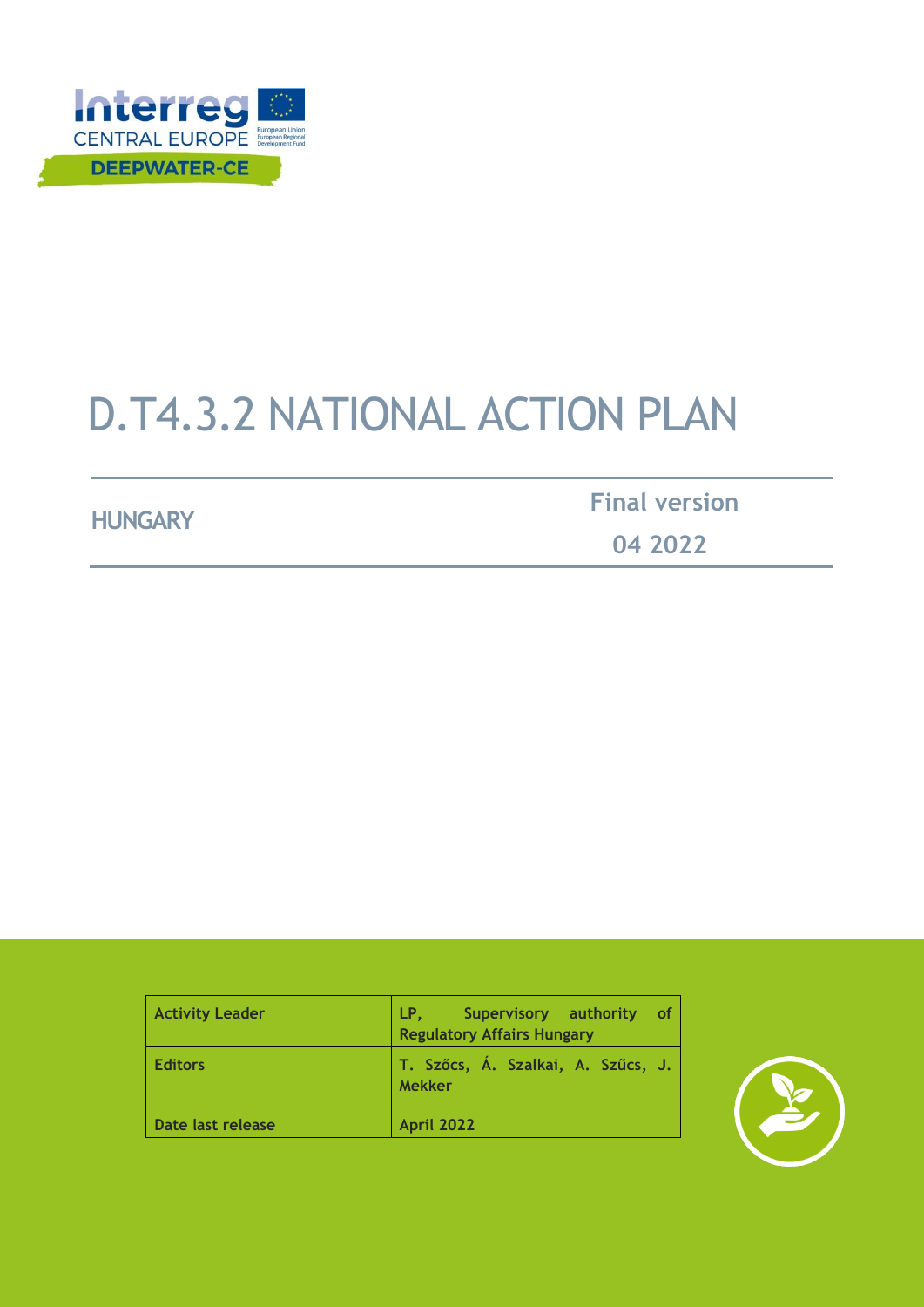



## <span id="page-1-0"></span>**GENERAL INFORMATION**

| Project                                  | <b>CE1464 DEEPWATER-CE</b>                                             |  |
|------------------------------------------|------------------------------------------------------------------------|--|
| Partner organisation                     | Mining and Geological Survey of Hungary - LP                           |  |
| Other partner organisations<br>involved: | Geogold Kárpátia Ltd. - PP2<br>General Directorate of Water Management |  |
| Country:                                 | Hungary                                                                |  |
| Contact person:                          | Annamária Nádor (project manager)                                      |  |
| Email address:                           | annamaria.nador@sztfh.hu                                               |  |
| Phone number:                            | $+36$ 30 924 6823                                                      |  |

| <b>Contributors</b>   | <b>Institution</b>                                  |
|-----------------------|-----------------------------------------------------|
| Teodóra Szőcs         | Supervisory Authority of Regulatory Affairs Hungary |
| Andrea Jordánné Szűcs | Supervisory Authority of Regulatory Affairs Hungary |
| Ágnes Rotárné Szalkai | Supervisory Authority of Regulatory Affairs Hungary |
| Julianna Mekker       | Supervisory Authority of Regulatory Affairs Hungary |
| Annamária Nádor       | Supervisory Authority of Regulatory Affairs Hungary |
| Zoltán Püspöki        | Supervisory Authority of Regulatory Affairs Hungary |
| Eszter Tihanyi Szép   | Supervisory Authority of Regulatory Affairs Hungary |
| Éva Pálfi             | Supervisory Authority of Regulatory Affairs Hungary |
| Ágnes Ódri            | Supervisory Authority of Regulatory Affairs Hungary |
| Nóra Gál              | Supervisory Authority of Regulatory Affairs Hungary |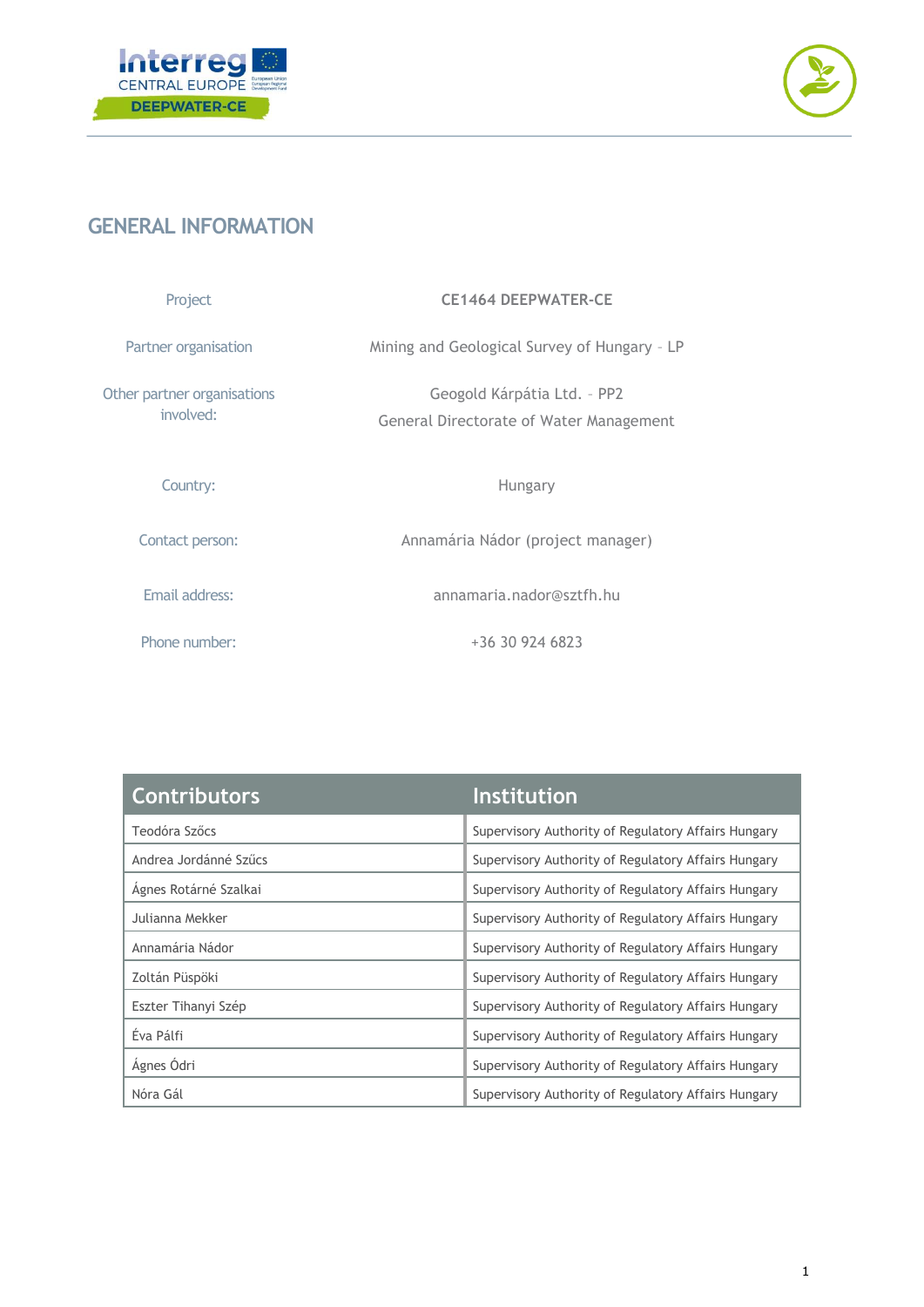



## **TABLE OF CONTENT**

| Background And Approach Of Managed Aquifer Recharge Scheme And Its Adoption And/Or<br>1.<br>Introduction Into National/Regional Level Strategies, Water Management Plans  4 |
|-----------------------------------------------------------------------------------------------------------------------------------------------------------------------------|
|                                                                                                                                                                             |
|                                                                                                                                                                             |
|                                                                                                                                                                             |
| Quantitative And Chemical Status Of Groundwater Bodies (According To River Basin                                                                                            |
|                                                                                                                                                                             |
|                                                                                                                                                                             |
| 2.                                                                                                                                                                          |
|                                                                                                                                                                             |
| Objectives, Priorities, Timeline And Potential Funding Programme Of Action Plan, Necessary<br>3.                                                                            |
| 4.                                                                                                                                                                          |
|                                                                                                                                                                             |
|                                                                                                                                                                             |
| 4.3 Influence On The Institutional Capacity Of Target Group Organisations21                                                                                                 |
| 5.                                                                                                                                                                          |
| 6.                                                                                                                                                                          |
|                                                                                                                                                                             |
|                                                                                                                                                                             |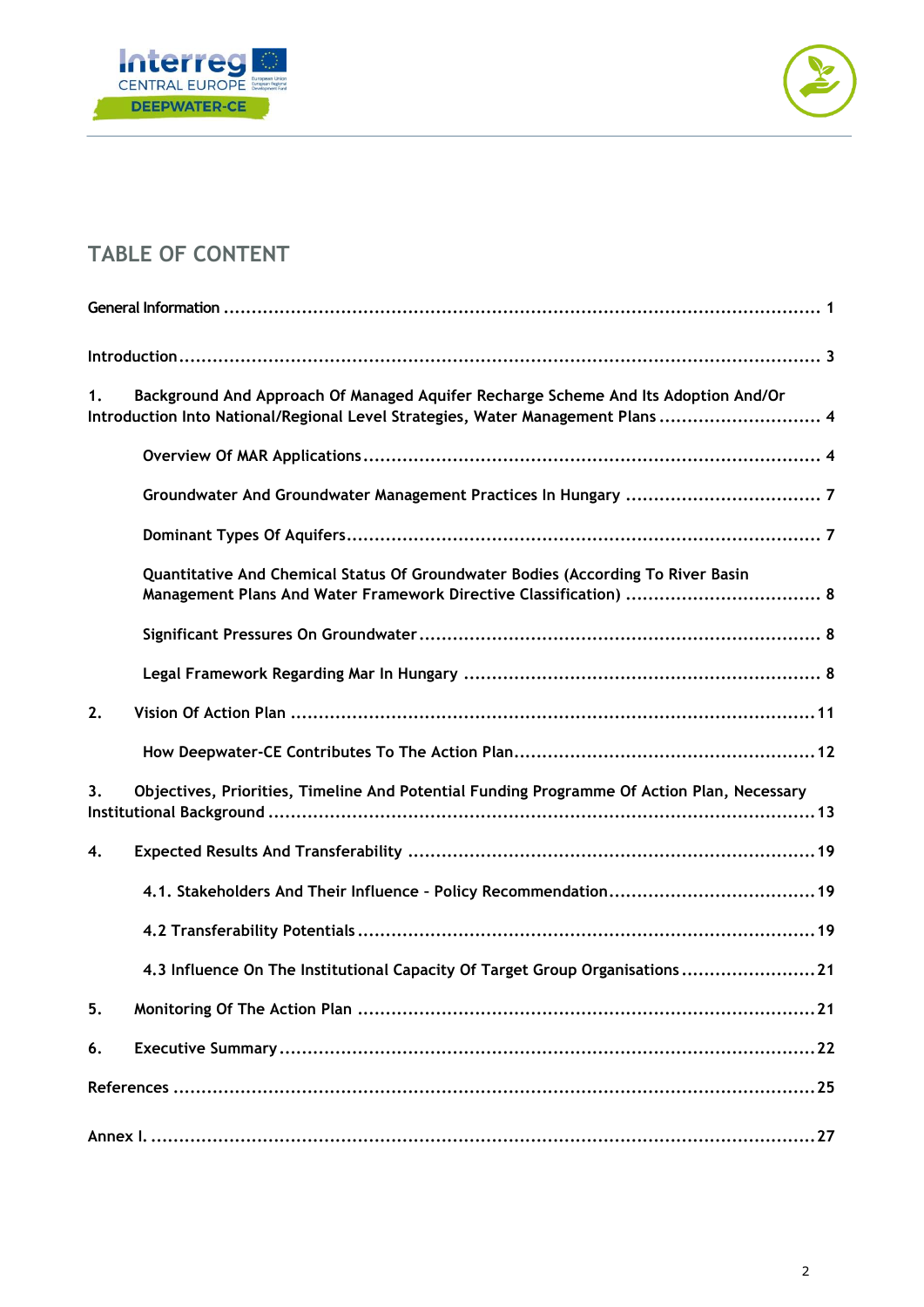



#### <span id="page-3-0"></span>**INTRODUCTION**

This present document is a national action plan drafted to help the integration of Managed Aquifer Recharge (MAR) solutions into the national water resource management schemes, strategic policy documents, water management legislation or other regulations. The aim of this document is to compile a detailed, comprehensive and easy-to-follow Action Plan to be presented to the relevant decision-makers.

This national action plan proposes how, when, who and with which resources MAR can be integrated into Hungarian water resource management. Therefore, the Action Plan provides proposals and defines concrete actions for decision makers to facilitate the application of MAR systems. The Action Plan also describes the institutional settings and financial/business models necessary for the operation of MAR interventions.

#### **List of Abbrevations**

| <b>MAR</b>   | Managed Aquifer Recharge                     |
|--------------|----------------------------------------------|
| <b>PPs</b>   | <b>Project Partners</b>                      |
| <b>TGs</b>   | <b>Target Groups</b>                         |
| <b>WFD</b>   | <b>Water Framework Directive</b>             |
| EIS          | Environmental Impact Assessment              |
| <b>CE</b>    | Central Europe                               |
| <b>NGO</b>   | Non-Governmental Organisation                |
| <b>AM</b>    | Ministry of Agriculture                      |
| <b>SZTFH</b> | Supervisory Authority of Regulatory Affairs  |
| <b>OVF</b>   | General Directorate of Water Management      |
| <b>BM</b>    | Ministry of the Interior                     |
| <b>ITM</b>   | Ministry of Innovation and Technology        |
| <b>CSSG</b>  | Cross-sectoral stakeholder groups            |
| <b>IAH</b>   | International Association of Hydrogeologists |
| <b>FAVA</b>  | Founding for Groundwater                     |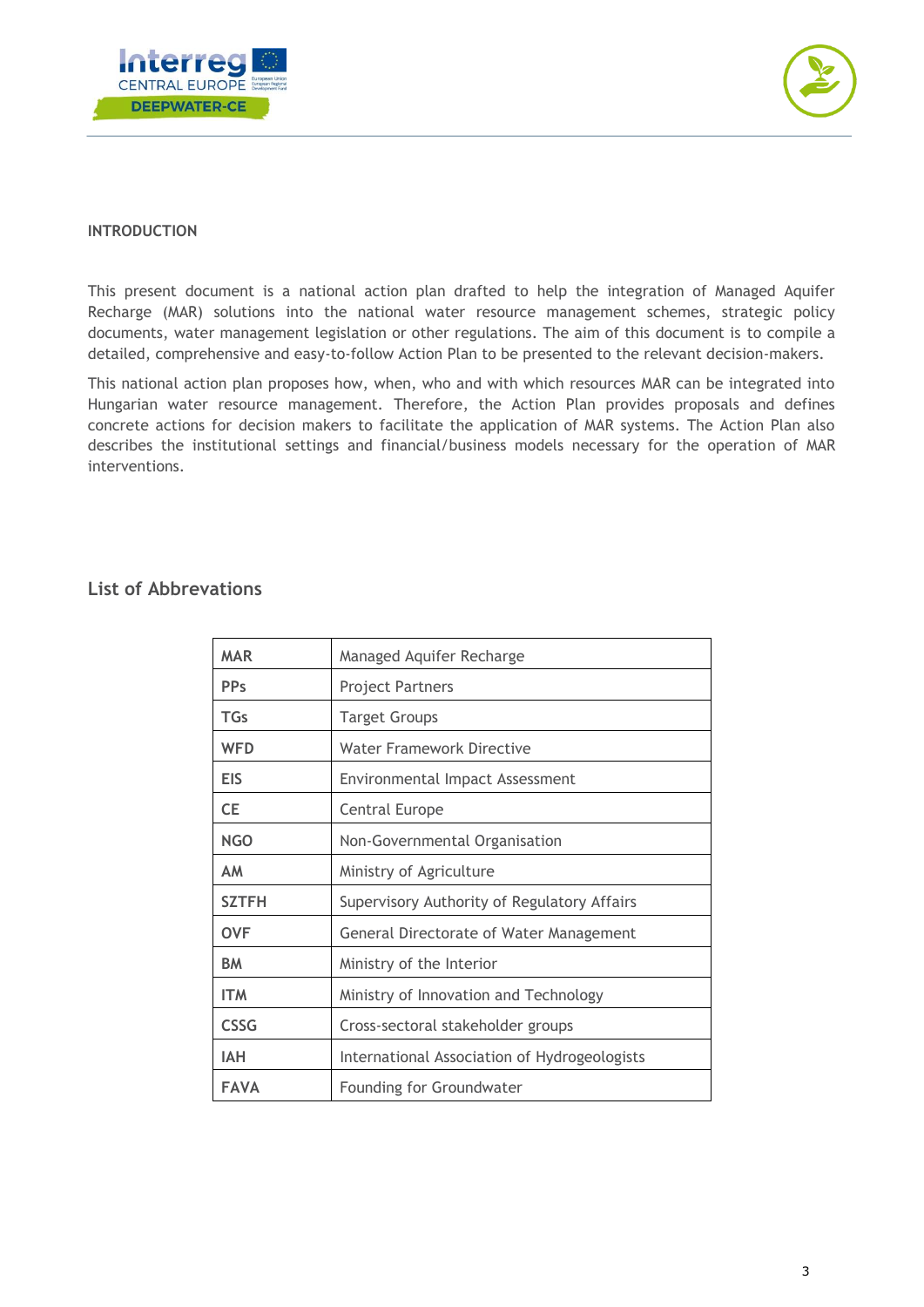



## <span id="page-4-0"></span>**1. Background and approach of Managed Aquifer Recharge scheme and its adoption and/or introduction into national/regional level strategies, water management plans**

Climate change and future increasing water needs present new challenges in water management. The potential and predicted effects of climate change will cause shortage of rainfall in some parts of the Central European region, whereas there will be an increase in rainfall in other areas (IPCC, 2022; ITM, 2020). An extreme temporal and spatial distribution of precipitation will be more common. Local, shortterm, high intensity precipitation events can cause drastic changes in water recharge conditions. The collection of surface water surplus during such rainy periods and its storage in groundwater aquifers, followed by its utilization during increasingly frequent and prolonged periods of water scarcity, is of strategic importance for water management (DEEPWATER-CE (2021d)).

Challenges caused by growing and globally experienced water scarcity must be dealt with by risk-based adaptive strategies. Alternative solutions enhance our flexibility and resilience, in which Managed Aquifer Recharge (MAR) methods and technologies can play important role.

Managed Aquifer Recharge (MAR) refers to a suite of methods that are increasingly being used to maintain, enhance, and secure the water balance and quality of groundwater systems under stress. These methods apply processes for the increasing recharge by which excess surface water is intentionally directed into the subsurface. This can be done by several different technologies in order to replenish an aquifer and store water in suitable aquifers. MAR techniques offer promising solutions for water management, also with regard to tackling future climate change impacts (Casanova et al., 2016; Dillon et al., 2019; Dillon, 2005; Sprenger et al., 2017). This method of water management has already been applied in many places (Dillon et al., 2019; DEEPWATER-CE(2021d)).

#### <span id="page-4-1"></span>**Overview of MAR applications**

MAR interventions can be relevant in sustaining and augmenting groundwater quality, quantity and also in environmental management (Grützmacher and Kumar, 2012; DEEPWATER-CE (2019a)).

Water quality applications are aimed:

- to improve water quality in degraded aquifers (e.g. nutrient reduction from agricultural pollution, prevention of seawater intrusions), reducing the concentration of geogenic pollutants like fluoride or arsenic
- to reduce effort for water treatment (e.g. making use of natural purification processes, such as riverbank filtration).

Water quantity applications are aimed:

- to store water in aquifers for future use (e.g. water supply);
- to increase groundwater levels in overexploited aquifers.

Environmental management applications are:

- to prevent storm runoff and soil erosion;
- to preserve environmental flows in rivers and streams;
- to mitigate floods and flood damage;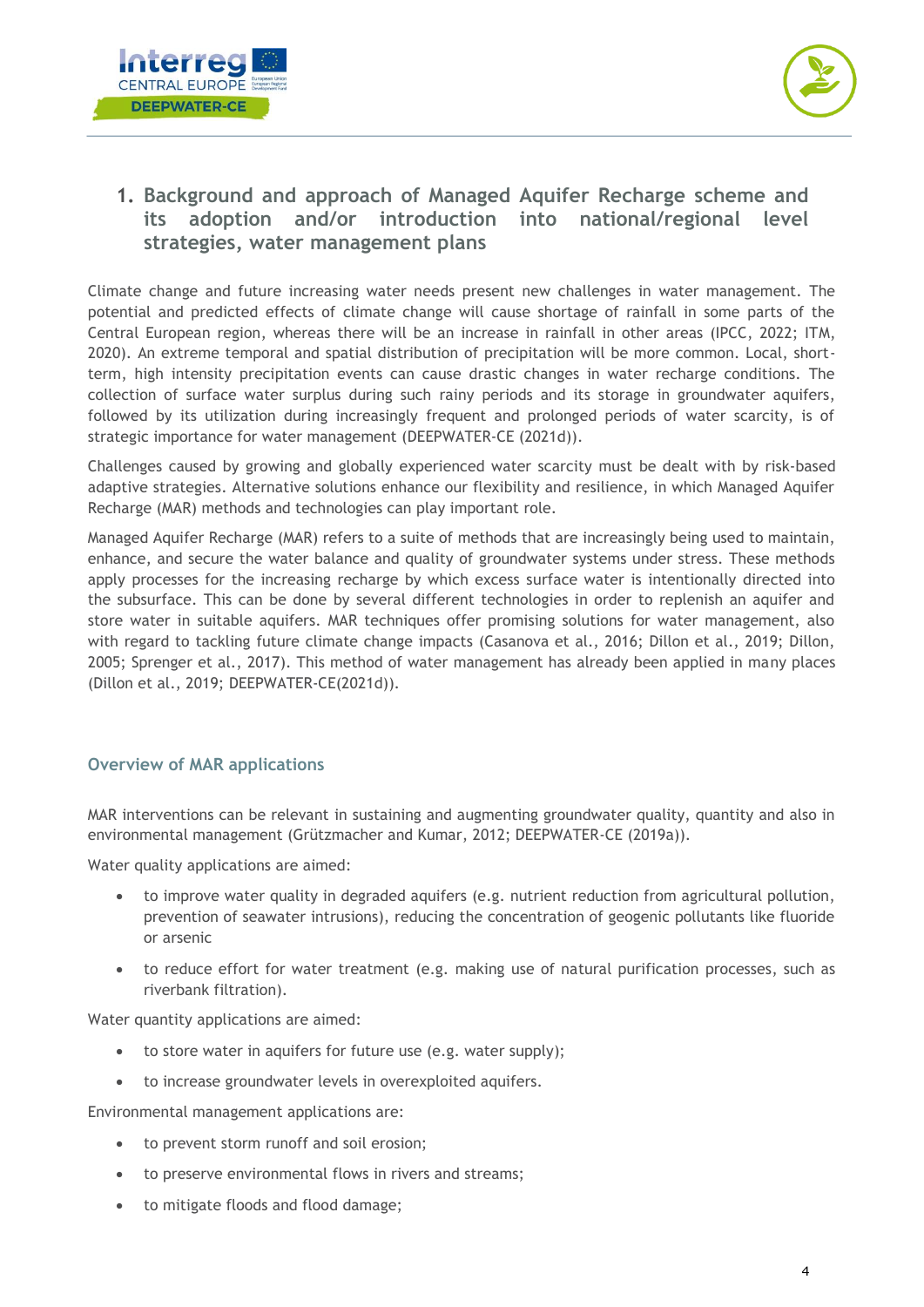



- to control seawater intrusions;
- to reduce land subsidence;
- to provide hydraulic control of contaminant plumes.
- to increase groundwater levels to maintain or improve the status of groundwater dependent terrestrial ecosystems.

The design of an appropriate MAR system can take place in several ways, depending on the geographical characteristics of the location, the type of water available for recharge, the method of recharge, the type of water treatment system and the utilisation of recovered water (Figure 1). Several types of potential and installed MAR systems are reported in the literature (Dillon et al., 2009).



**Figure 1:** Illustration of MAR applications as a function of geographical, geological and hydrogeological conditions (Dillon et al., 2009)

MAR applications can be grouped into five types describing several similar engineering techniques (Table 1).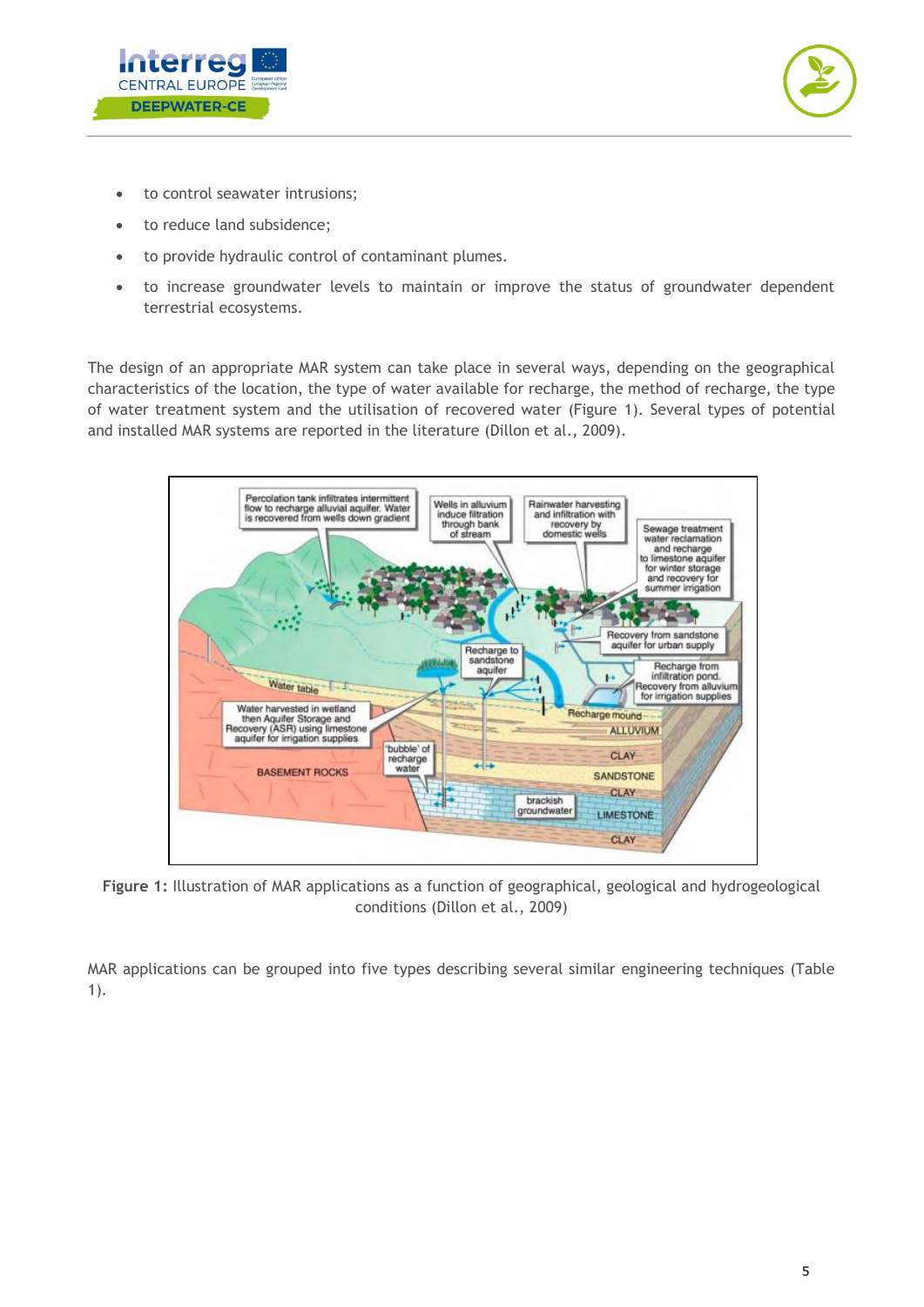



|                                                                      | <b>Main MAR methods</b>              | <b>Specific MAR methods</b>                      |
|----------------------------------------------------------------------|--------------------------------------|--------------------------------------------------|
|                                                                      |                                      | Infiltration ponds                               |
|                                                                      |                                      | Flooding                                         |
|                                                                      | Spreading methods                    | Ditches and furrows                              |
|                                                                      |                                      | <b>Excess irrigation</b>                         |
| <b>Techniques</b>                                                    | Induced bank filtration              | River/lake bank Infiltration                     |
| referring primarily                                                  |                                      | Dune filtration                                  |
| to water infiltrated                                                 |                                      | Aquifer Storage and                              |
|                                                                      |                                      | Recovery (ASR)                                   |
|                                                                      | Well, shaft and borehole<br>recharge | Aquifer Storage, Transfer<br>and Recovery (ASTR) |
|                                                                      |                                      | Shallow well/shaft/pit<br>Infiltration           |
|                                                                      |                                      | Recharge dams                                    |
| <b>Techniques</b><br>referring primarily<br>to intercepting<br>water |                                      | Subsurface dams                                  |
|                                                                      | In-channel modifications             | Sand dams                                        |
|                                                                      |                                      | Channel spreading                                |
|                                                                      |                                      | Rooftop rainwater<br>harvesting                  |
|                                                                      | Runoff harvesting                    | Barriers and bounds                              |
|                                                                      |                                      | Trenches                                         |

#### **Table 1:** Classification of MAR techniques (IGRAC, 2007)

The first reported MAR site in Europe was in Glasgow, UK, which was the first bank filtration system (Ray et al., 2003). The idea spread rapidly to continental Europe and it was soon adopted by cities in the Netherlands, Belgium, Sweden, France, Austria and Germany.

Similar to other cities located on the bank of River Danube (Vienna, Bratislava, and Belgrade) in Hungary Budapest was also among the first cities to use bank filtration system for drinking water production by the Kossuth square water production utility (Csernyánszky és Várszegi 1993).

The progressing industrialization in the 19th century and growing population in European cities, then later increase in irrigation water use presented the water suppliers with new challenges which lead the wide spreading of MAR technologies in the XX. century throughout Europe.

In the beginning, the use of bank filtration systems and infiltration ponds were common (Sprenger et al., 2017). The last 60 years has seen unprecedented groundwater extraction, and resulting overexploitation, together with the development of new water treatment technologies led to the advancement of MAR (Dillon et al., 2019).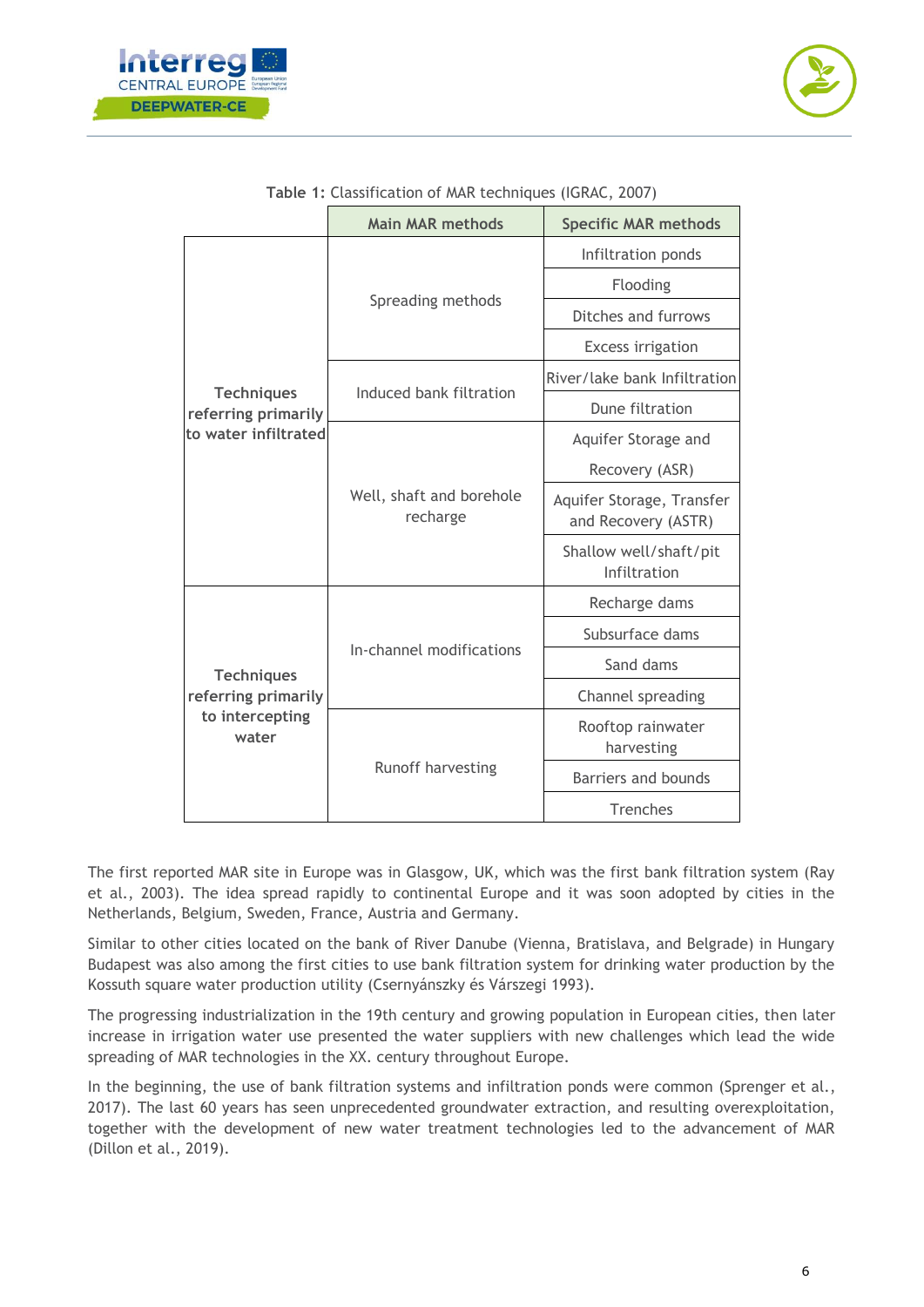



#### <span id="page-7-0"></span>**Groundwater and groundwater management practices in Hungary**

In Hungary the principle aim of groundwater abstraction is to provide drinking water supply. In addition, groundwater is abstracted for industrial, agricultural (irrigation and animal-husbandry), spa, balneology, energy and other purposes. The total protected resources within drinking water protection zones are around 3 million  $m^3$ /day based on 2018 data (3<sup>rd</sup> RBMP, 2021), and the amount of the abstracted groundwater is around 60 % of the total protected resources.

In Hungary, the total annual surface water abstraction is 4033 million  $m^3/y$  in 2018 (3<sup>rd</sup> RBMP, 2021). About 78% of this amount is abstracted for energy purpose; the rest is used for irrigation, communal or industrial utilization, and fishery or recreation purpose.

Aim of groundwater abstractions and their rough distribution between the different sectors (based on the yearly average values for the 2013-2018 time interval in %of the abstracted amount) is according to the followings: drinking water 74%, industrial water 6%, irrigation 2%, spa, balneology 6% and other 1%. It is important to mention, that 95 % of drinking water is derived from groundwater in Hungary.

#### <span id="page-7-1"></span>**Dominant types of aquifers**

In Hungary, drinking water sources are mainly supplied from groundwater stored either in the porous Pleistocene-Holocene or Upper Pannonian formations, however older carbonate formations have a key role, as well. These confined porous aquifers are the most widespread for groundwater supply and the largest hydraulically interrelated body groups of groundwater in Hungary. The maximum depth suitable for groundwater (especially drinking water) extraction is typically 400 m in the Great Hungarian Plain, because, due to the high geothermal gradient, under this depth water temperature exceeds 30 °C which is less suitable for drinking water supply (or even for industrial and agricultural usage).

Fractured and karstified limestone and dolomite aquifers are regional drinking water aquifers, as well. These form major karst aquifers in the Transdanubian Range, where the thick Mesozoic sequence consists of mainly Triassic limestone and dolomite rocks. They are in close hydraulic relationship with the overlying younger, mostly Eocene or Cretaceous limestones. Karst drinking water aquifers can also be found in the Mecsek and Villány Mts., Aggtelek Karst as well as in the Bükk Mts. In other mountainous areas the aquifers are dominantly formed by fractured or regionally fractured porous rocks. These aquifers are generally poor, considering their water supply potential. In the margins of mountains, in alluvial sediments or in the upper zones of the thick porous basin fill sediment series, shallow porous layers act as good aquifers. They are exploited mainly for agricultural purposes, but at some special places they supply drinking water. These aquifers are vulnerable to the impact of the climate change and pollution.

Bank-filtered drinking water supplies, where more than 50% of the produced water originates from the connected surface water body while the rest from the groundwater, are important in drinking water supplies in Hungary. All the future perspective drinking water reserves are delineated in aquifers with potential bank-filtration possibility.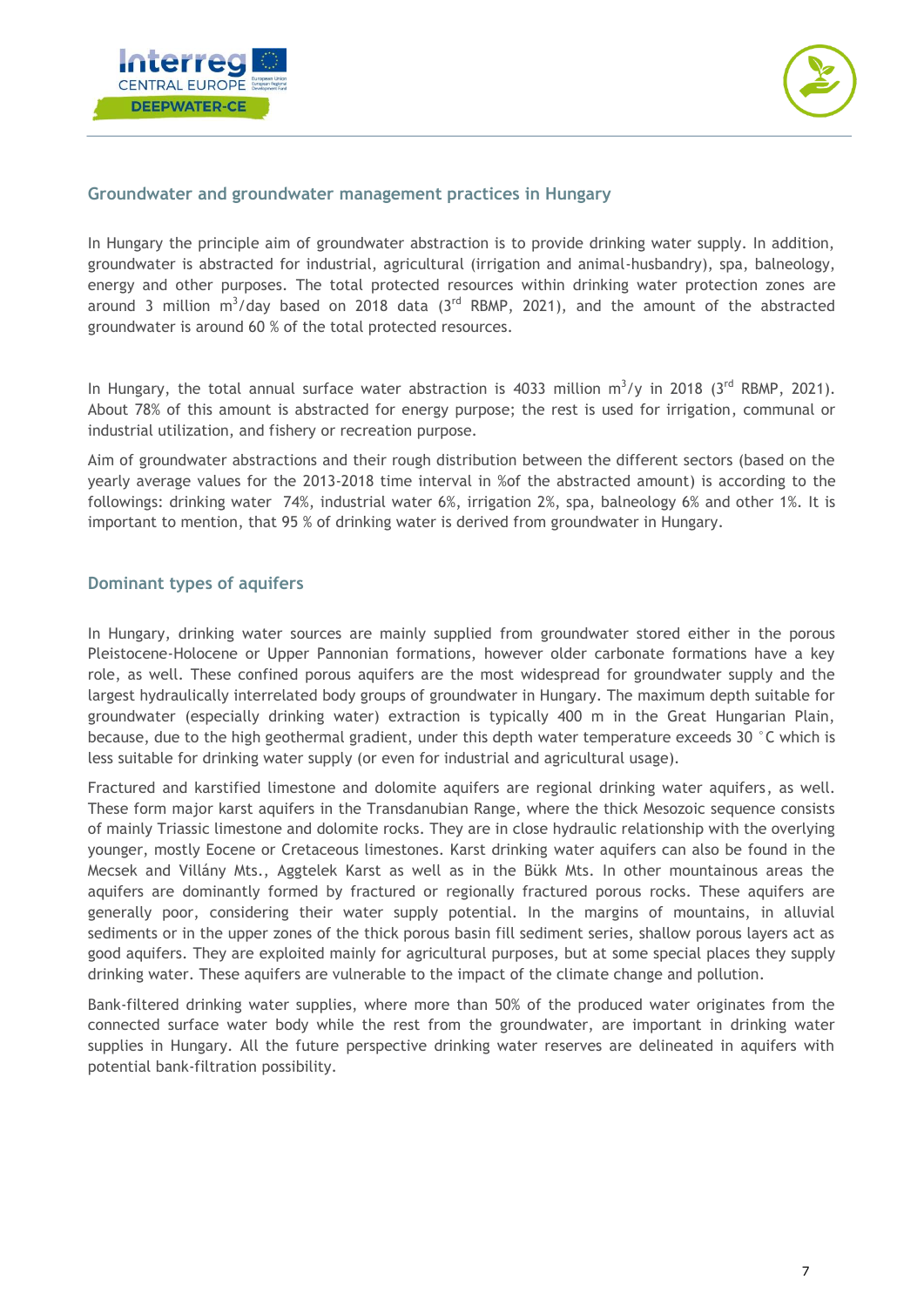



#### <span id="page-8-0"></span>**Quantitative and chemical status of groundwater bodies (according to River Basin Management Plans and Water Framework Directive classification)**

The status of groundwater bodies in Hungary is characterized according to the  $3<sup>rd</sup>$  National River Basin Management Plan (Draft version, 2021). According to the document one third of groundwater bodies are in poor condition. Most of these are partially the shallow cold groundwater bodies, which have weaker status both from qualitative and quantitative point of view. 43 of the 185 groundwater bodies are in poor quantitative status and other 31 are in good status but have a risk for poor status. The chemical status of groundwater bodies (GWB) is poor in 34 cases, and they have a risk for poor condition in 17 cases.

#### <span id="page-8-1"></span>**Significant pressures on groundwater**

A few pollutants, like nitrate, ammonia, sulphate and atrazine were identified in Hungary, which caused GWBs to fail for good chemical status, while significant increase in electrical conductivity can pose a risk in some cases. Nitrates turned out to be the dominant pollutant, but other pollutants derived either from agriculture or industries also endanger groundwater bodies. In cases of organic material or nutrient pressures, communal or industrial point sources were considered as significant. In cases of diffuse sources from agriculture, nutrients and pesticides were also considered as significant pressures. Overabstraction also endangers groundwater bodies both on local and regional scales. Abstractions without permission pose a specific pressure type mainly on shallow, but also on deeper porous groundwater bodies.

#### <span id="page-8-2"></span>**Legal framework regarding MAR in Hungary**

Although bank-filtered water supplies have a key role in Hungary in drinking water abstraction, other Managed Aquifer Recharge supplies are only sporadic in the country. Therefore there is no specific MAR legal and regulatory background and the following legislations, which are relevant, only indirectly affect this type of groundwater recharge.

As MAR type water supplies, like for example river bank-filtered water supplies are vulnerable, therefore they are subject to Government Regulation 123/1997 (VII.18.) which is on the protection of the actual and potential sources, and the engineering structures of drinking water supply. This regulation concerns their protection measures and the criteria of water protection zones.

There are other regulations relevant for the implementation of MAR schemes. For groundwater production and protection the 314/2005. (XII.25.) Government decree on the Environment impact assessment and the environmental authorization procedure and the 219/2004. (VII.21.) Government decree on the protection of groundwater regulations applies, respectively.

Separate legislation contains regulations on the authorization competences in relation to water management and water fees (72/1996 (V.22.) Gov. Decree), regulations on threshold values and pollutant measurements for the protection of the geological media and groundwater with respect to pollution (6/2009. (IV.14.) Minist. Decree), rules on groundwater monitoring (30/2004. (XII. 30.) Minist. Decree), regulations on the professional requirements of the intervention and water well drilling (101/2007. (XII.23.) Minist. decree), on general rules and regulations on activities and facilities related to the utilization, management and protection of the water resources (147/2010. (IV. 29) Gov. Decree).

An important feature of MAR policy should be a comprehensive, multi-sectoral approach. The policy recommendations and Action Plan for MAR systems have taken into account already adopted national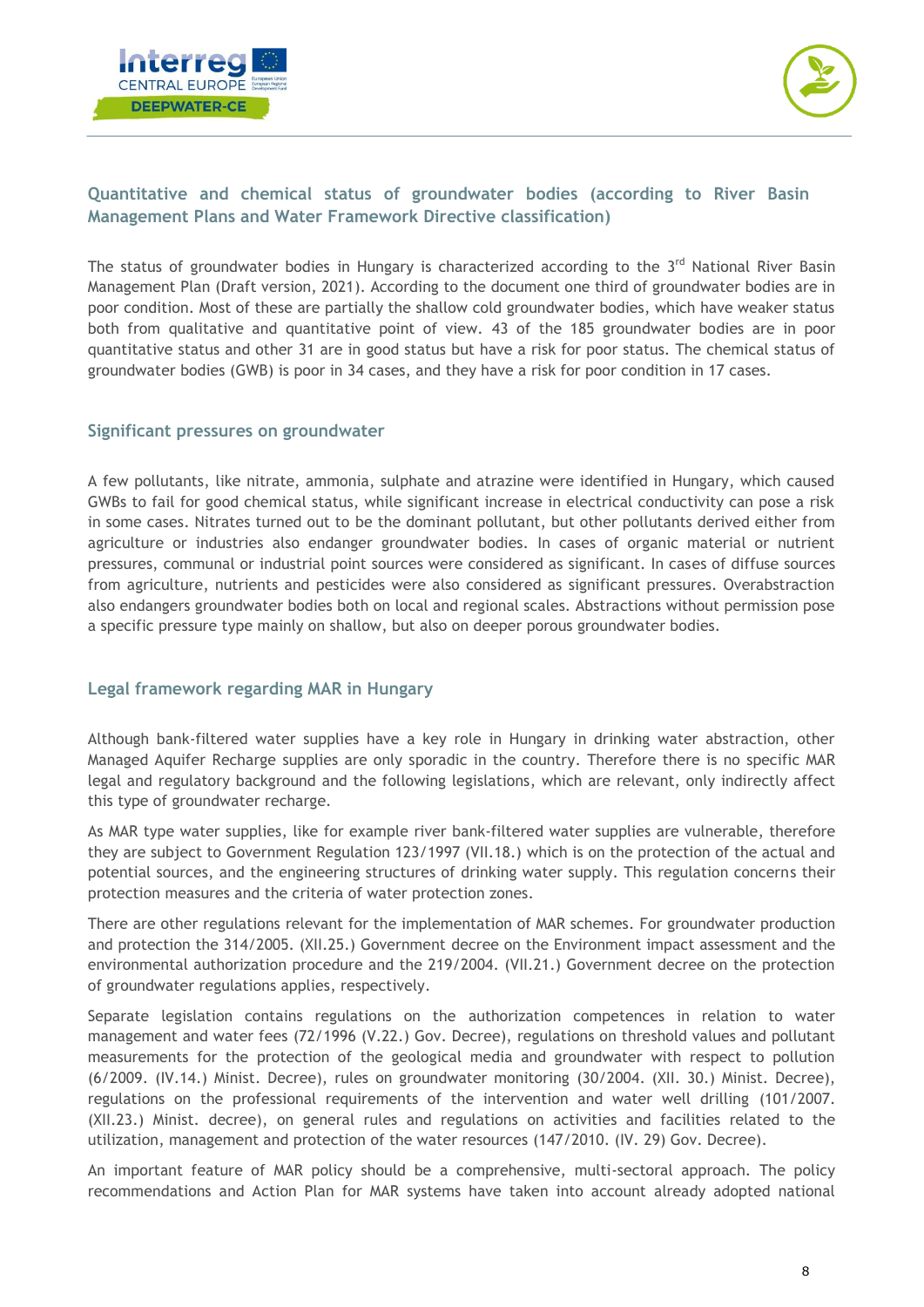



strategies, national action plans and programmes, as well as those set out in the  $3<sup>rd</sup>$  River Basin Management Plan. Such strategies and programmers are:

- *National Water Strategy (Kvassay Jenő Strategic Plan)*
- *Irrigation Development Strategy*
- *National Climate Change Strategy of Hungary*
- *National Drought Strategy*
- *Flood Risk Management Plan*
- *National Landscape Strategy*
- *National Rural Development Strategy*

A better support of decision making are enabled by the DEEPWATER-CE deliverables, the transnational decision support toolbox (DEEPWATER-CE, 2021f) and the common methodology for carrying out pilot feasibility study (DEEPWATER-CE, 2020b). Figure 2. shows the procedure for the identification of potential MAR application, implementing the decision support toolbox for MAR site selection (on top) and the common methodological guidance for MAR pilot feasibility studies (bottom).

The results are the main components of common methodological guidance (DEEPWATER-CE, 2020b):

- Consideration of the regulatory framework
- Desktop study of the pilot site
- Pilot site characterization, including the determination of water demand and supply
- Risk management related to MAR implementation and operation
- Cost-Benefit Analysis (CBA) of the MAR scheme
- Comparison of alternative solutions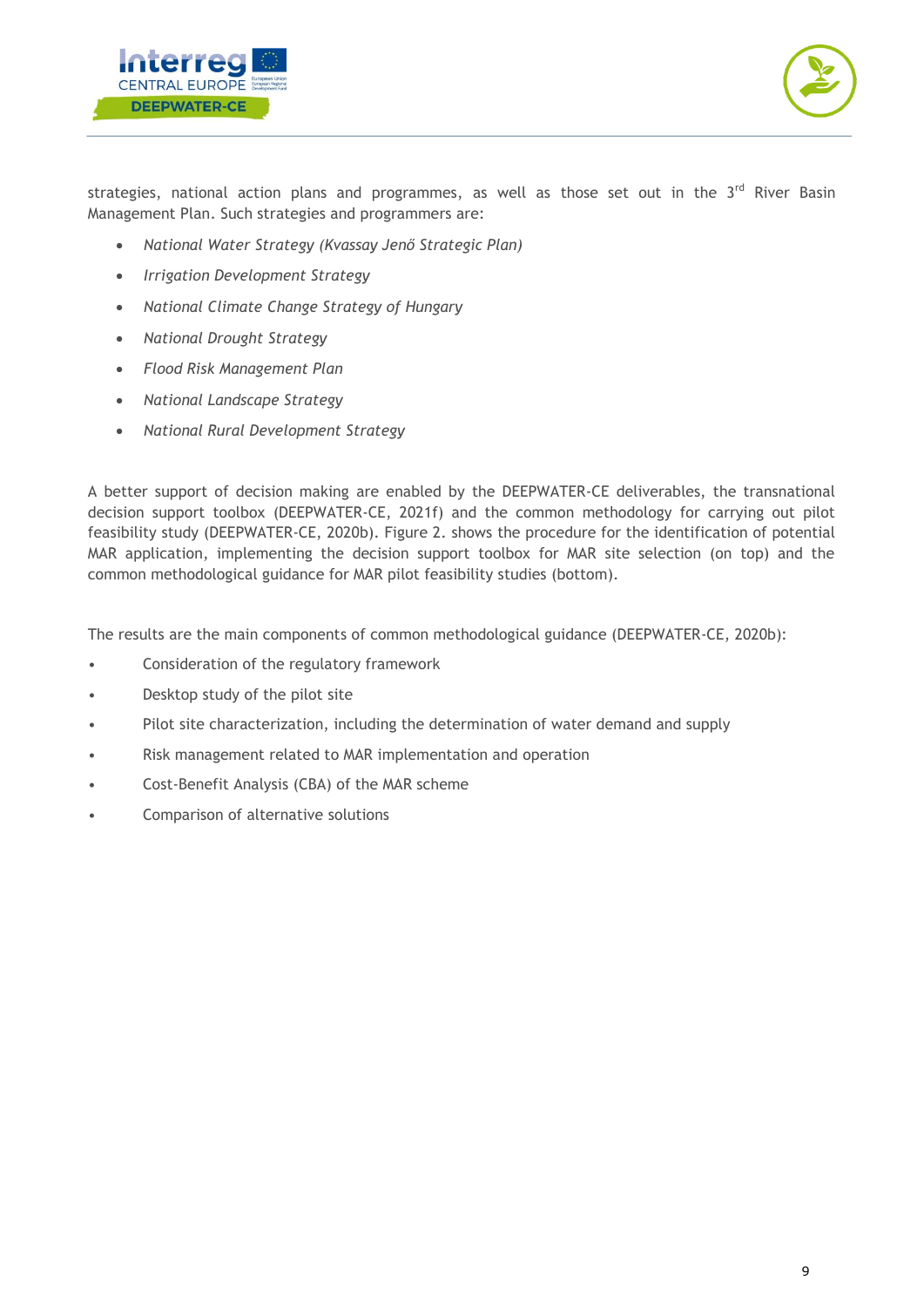





**Figure 2:** Procedure for the identification of potential MAR application, implementing the decision support toolbox for MAR site selection (on top) and the common methodological guidance for MAR pilot feasibility studies (bottom) (DEEPWATER-CE(2020b))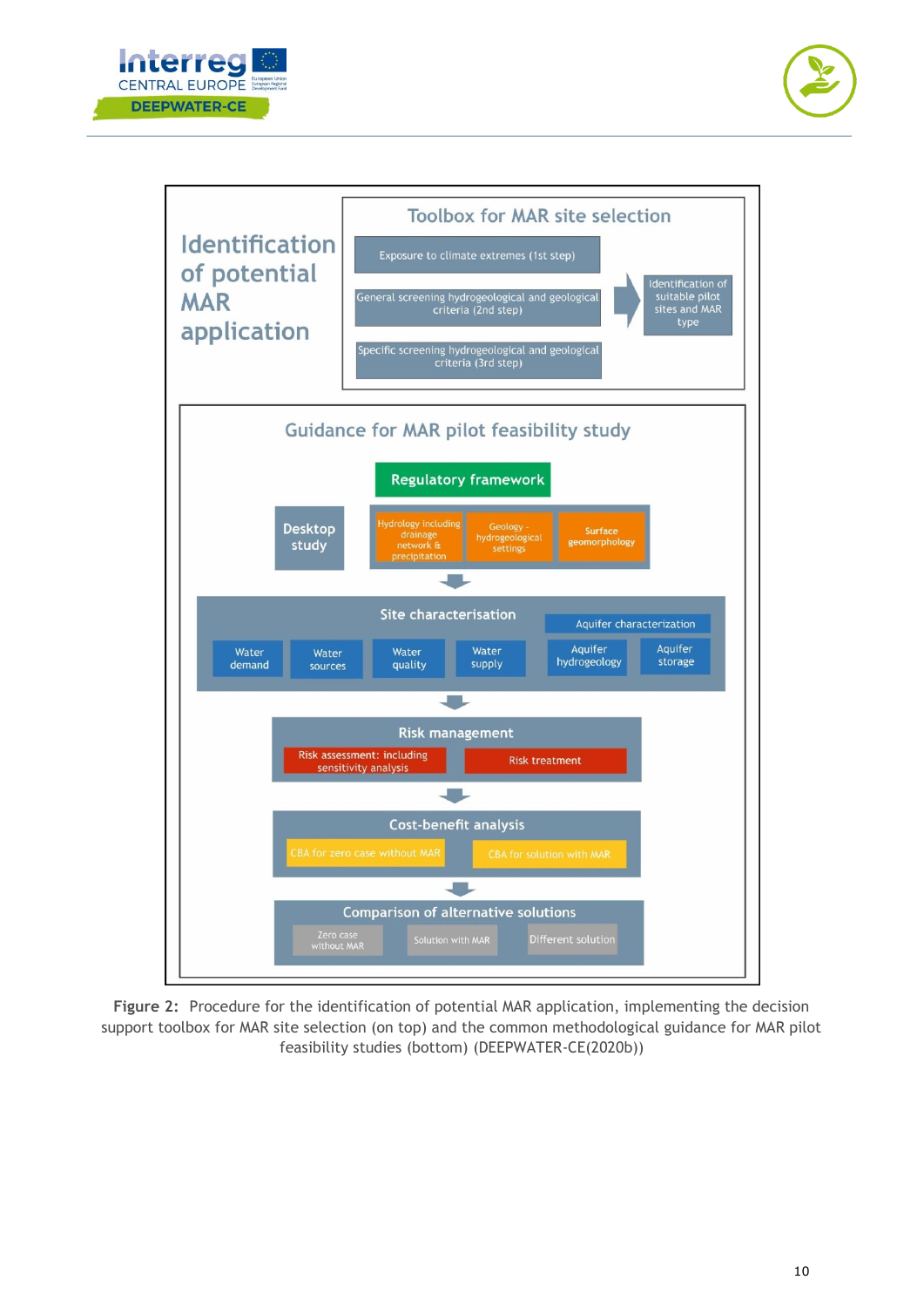



## <span id="page-11-0"></span>**2. Vision of action plan**

Climate change is expected to affect the Central European region considerably in the near future with predicted changes in precipitation amount and distribution leading to extremities in the discharge of rivers and negative effects on availability of water resources. This forecasted trend together with the increase in water demand by the different end users and sectors will potentially increase user conflicts. To handle these challenges adaptive, flexible and sustainable solutions are needed. Such potential solution can be groundwater recharge through Managed Aquifer Recharge (MAR) schemes.

The following key challenges can be addressed with the implementation of MAR schemes:

• Enhancement of the sustainable yield for the various, sometimes competing, end uses of groundwater. Overexploitation or effects of climate change can deplete the aquifer, therefore groundwater levels are significantly decreasing seasonally or on long-term.

• Retention and storage of excess surface or groundwater for future needs, due to seasonal or periodical changes and water demands (e.g. vegetation periods, ecological needs, touristic season).

• Improvement of existing groundwater quality of naturally or anthropogenically polluted areas, or maintenance of good chemical and quantitative status of groundwater bodies, as defined in WFD and RBMP.

Considering the above challenges, the DEEPWATER-CE project had several specific objectives to improve the preparedness and increase knowledge of the competent organizations for integrated environmental management of water subsurface storage through MAR. Also, in order to assess pressures and conditions for the application of MAR schemes and for the transferability to other areas comprehensive approaches of common methodology and decision support toolbox are aimed at. Finally, in order to develop a policy framework for MAR, the results of the pilot feasibility studies are translated into policy recommendations, to enhance adoption of MAR into national executive documents, national strategies and legislation.

In order to achieve the long-term objectives and the implementation of MAR the DEEPWATER-CE project summarizes a number of policy recommendations (DEEPWATER-CE, (2021d)):

• the revision of River Basin Management Plans should include an examination of the applicability of MAR as an important tool for integrated water resource management, especially in regions exposed to the effects of climate change and for water bodies at risk or in a poor condition;

• a detailed regulatory framework for MAR methods should be established;

• the need for MAR systems can be determined based on the environmental assessments of the River Basin Management Plans;

• these systems can be established on the basis of extensive, detailed examination of local conditions and pilot studies; and

• the operation of MAR systems requires the installation of monitoring systems prior to operation also for the planning phase. MAR systems can only be applied based on the operation of these monitoring systems and constant evaluation of their data. These systems should cover all parts of MAR systems and monitor their planning and operation.

The main pillars of MAR policy environment are the regulatory framework, the institutional framework including stakeholders, good practices and public awareness, which need to be established and harmonized for any MAR applications as a useful tool of integrated water resource management.

Regulation is required in order to control activities that might influence the quantity and quality of water resources which are the inherent components of the MAR scheme. This should be harmonized with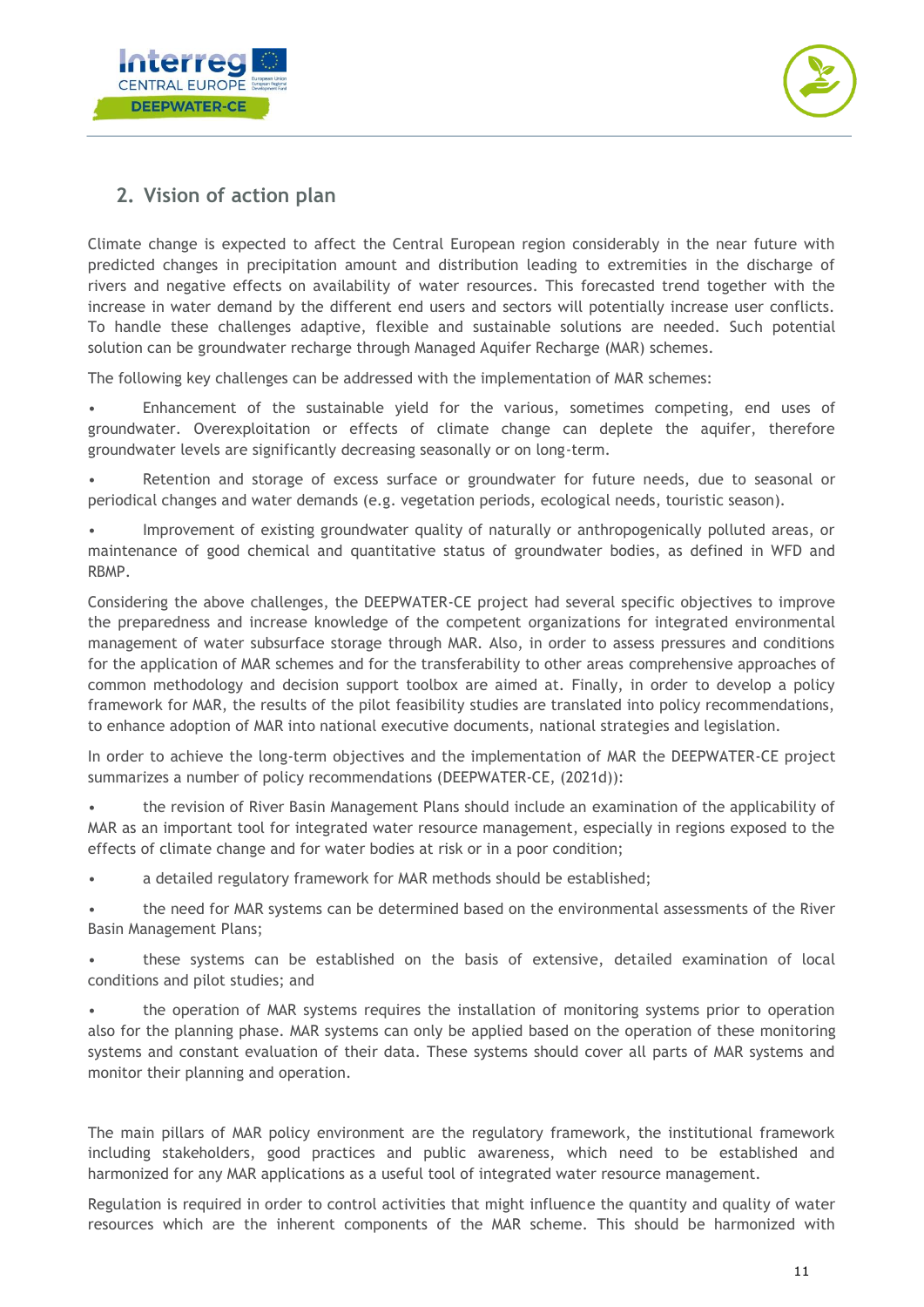



different national environmental strategies. The general governing instruments of the regulations are the EU Directives and EU Framework Directives, which are adopted in the national legislations of the CE countries and can relate to the different elements of MAR applications. The national or regional legal instruments are provided by laws and acts, government decrees and ministerial decrees for regulation and implementation. The basic tools for the implementation of the EU Directives are the main national strategies (eg. National Climate Change Strategy, National Water Strategy).

The institutional arrangements for the management of MAR applications and water resources should bring clarity to the roles and responsibilities of the national and/or regional institutions responsible for water resources. The structure of the organizations with responsibilities for both surface and groundwater has to ensure a univocal background for the implementation of regulations and water resource management. This also comprises the financial actors, operators and the authority for monitoring of a MAR project. The problem of groundwater management receiving inadequate attention under this arrangement needs to be addressed in most of the CE countries.

Well-informed, trained communities, spatial planners and water users are able to better scope out the innovative solutions providing more sustainable and attractive water management tools. Scientists have a special responsibility in raising awareness on the role that MAR can play in water management, and in guiding communities towards such novel solutions in the Central European region. Therefore, informing stakeholders and the general public is an important element of MAR policy.

#### <span id="page-12-0"></span>**How DEEPWATER-CE contributes to the Action Plan**

DEEPWATER-CE project aims at developing integrated environmental management capacities for responsible public actors of CE with a comprehensive transnational approach, to plan and manage water resources by adoption of Managed Aquifer Recharge (MAR) schemes as a potential solution to cope the negative impacts of climate change which induce declines in water supply from groundwater.

In the frame of the DEEPWATER-CE project an overview of the legislation in the project partner countries has been carried out within the frame of the DEEPWATER-CE project (DEEPWATER-CE, 2021c). Knowledge is gained through experience from around the world and provides some examples of good practices which can enhance the effectiveness of MAR applications (DEEPWATER-CE, (2019a)). Feasibility study was carried out in a pilot area (Maros alluvial fan in Hungary) as an example to illustrate a MAR scheme (in this case the underground dam) development (DEEPWATER-CE, 2021a). Gaps were identified and analysed to assure a wider application of MAR in the policy recommendations (DEEPWATER-CE, 2021e).

Based on these experiences recommended actions were collected in order to define the legal, financial, institutional and operational instruments on both local and regional levels, to facilitate safe and proper MAR operations as a potential solution to cope the negative impacts of climate change which induce declines in water supply from groundwater.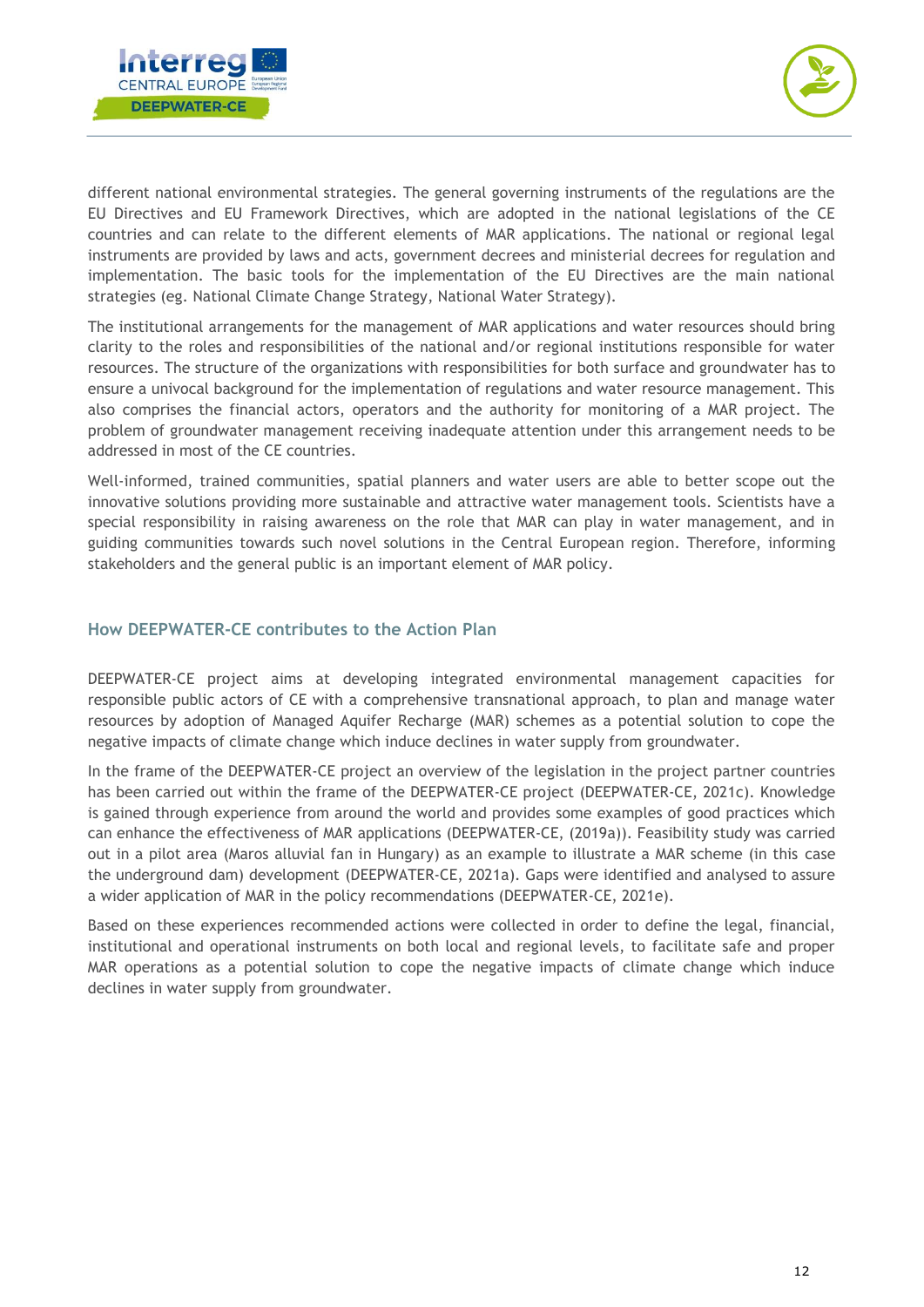



## <span id="page-13-0"></span>**3. Objectives, priorities, timeline and potential funding programme of action plan, necessary institutional background**

The objectives identified in the previous chapters, require the consideration of (1) technical, (2) environmental and health, (3) economic/financial, (4) social, (5) governance and (6) legislation issues. This is in line with the PESTLE (Policy, Economic, Social, Technological, Legal and Environmental issues) concept in policy development (Morrison, 2013).

For the successful implementation of MAR, the following recommendations are suggested with the proposed actions.

#### **Recommendation 1 Incorporation of MAR applications into national strategies**

National strategies and action plans outline the strategic framework, and help establishing the planning process, identifying priorities, promoting effective management and driving implementation of MAR schemes on a longer time scale and in broader, cross-sectorial context. National strategies are not binding legally, though considered important for succeeding in legislation.

• It is needed to integrate the assessment of MAR systems into the existing relevant national strategic planning documents. These are, in particular the documents of water management and protection (National Water Strategy) and climate adaptation (National Climate Change Strategy of Hungary). There are other relevant strategic documents, such as the National Environmental Technologies Innovation Strategy, the National Drought Strategy, the Flood Risk Management Plan, the National Land Use Planning Strategy and the National Rural Development Strategy

• For the sustainable application of MAR systems a technical document shall be prepared, which will cover the entire life cycle of a MAR scheme, including the assessment of risk, control and monitoring.

It is suggested to set up a special working group of experts in hydrogeology, economics, and risk analysis to incorporate MAR into national strategies, as it is in the case of the Water Safety Plans, for example.

Actions:

- 1. Preparation of draft document for the implementation of MAR schemes into national strategic planning documents (National Water Strategy, National Climate Change Strategy of Hungary, National Environmental Technologies Innovation Strategy, National Drought Strategy, Flood Risk Management Plan, National Land Use Planning Strategy and the National Rural Development Strategy) regarding purpose, benefits and constraints as well as risks, control, and monitoring of MAR schemes in relation to the different strategies.
- 2. Setting up of a special working group of experts in hydrogeology, economics, and risk analysis in charge of the incorporation of MAR into the relevant national strategic planning documents.

#### **Recommendation 2 Review existing regulations to include MAR in a comprehensive way**

Review regulations relevant to the entire life cycle of MAR activities, sustainability, risk assessment, control and monitoring assessment. Regulations on water accessibility through MAR system, entitlement, tradability and obligations and conditions of water use which should be specified and if necessary amended comprehensibly into current legislation. Parallel to the legislative instruments, the use of softrules, such as good practices, and methodological guidance documents are also recommended to support competent authorities.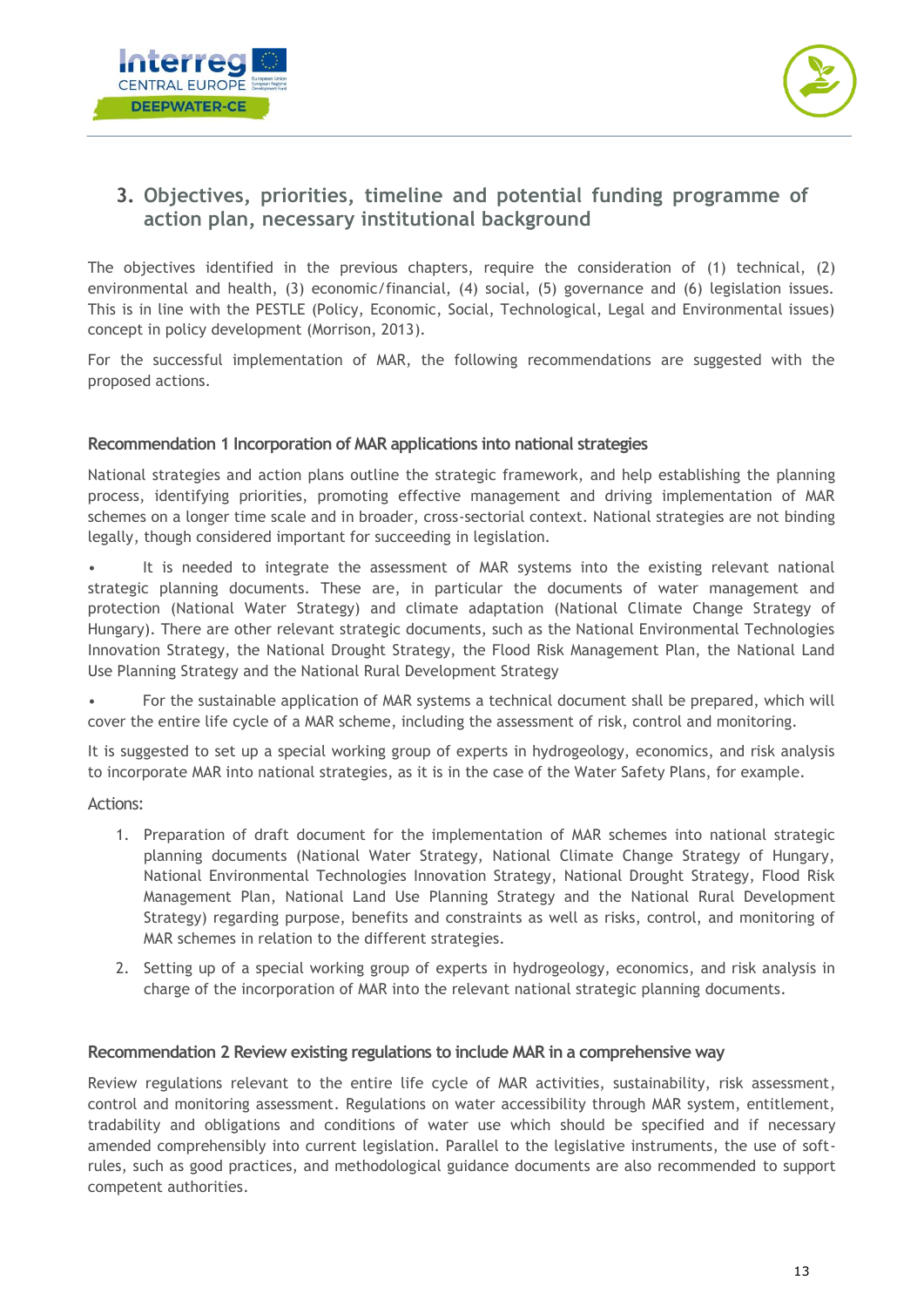



The EU directives and the examples of regulations developed in some EU member states, provide the foundations of a coordinated European and national legislative environment for the implementation of MAR technologies. Some key issues are well represented in legislation which are the protection of the quality of groundwater and requirements on the water used for recharge; rules on the utilization of recovered water (it is necessary to satisfy different end-use requirements); and the prevention of adverse environmental impacts (e.g. protection of groundwater-dependent ecosystems).

The introduction of definitions and terms related to MAR schemes specifically, as well as a more explicit incorporation of regulatory and licensing specifications for the implementation of MAR systems into national legislation should be considered.

• Direct and indirect incentives should also be developed in order to promote sustainable and innovative solutions. Water price policies should also reward the sustainable water management solutions and sanction the non-sustainable solutions. Additionally, each specific sector needs direct incentives to speed up the investments.

#### Actions:

- 3. Creation of a glossary of terms and definitions and overview of requirements for authorization/licencing relevant to MAR schemes, harmonised with the EU policy for potential future incorporation into national acts and regulations.
- 4. Examination of the possibility of a more explicit incorporation of MAR into legislation, especially those responsible for transposing EU legislation, such as, the Water Framework Directive, the Groundwater Directive and the Environmental Impact Assessment.
- 5. Preparation of a guide or a manual on the applicability of MAR and the legislative background for use by the competent authorities.
- 6. Development of direct and indirect incentives in order to promote sustainable and innovative solutions in the specific sectors in order to speed up investments.
- 7. Development of water price policies to reward the sustainable water management solutions and sanction the non-sustainable solutions.

#### **Recommendation 3 Suggestion of MAR incorporation into executive documents**

MAR systems can be applied, as an alternative and innovative solution in order to increase the amount of groundwater that can be extracted without further deteriorating groundwater bodies with poor quantitative status. Improvement of groundwater quality status can also be enhanced by MAR systems. However, at present, MAR is not considered as a solution to improve groundwater quality. In the context of groundwater vulnerability, this could be completely ruled out in some areas but permissible in others. It could be applied especially in regions exposed the most to the negative effects of climate change and in the groundwater bodies with poor status or at risk of contamination, as an important tool for integrated water resources management. This measure is also in the interest of surface water management. MARspecific measures are already incorporated into RBMPs in Hungary. However, to promote it further, it is recommended to include the review of the applicability of MAR methods into the River Basin Management Plan (RBMP) revisions, as a separate attachment.

• Potential areas for the implementation of MAR systems can and should be determined based on the quantitative and qualitative assessments of groundwater bodies of the River Basin Management Plans. MAR systems shall be installed based on extensive examination of the local conditions.

• For the successful implementation of MAR schemes indicators of the measures need to be elaborated, such as, groundwater levels, the quantitative status of the groundwater body, the provision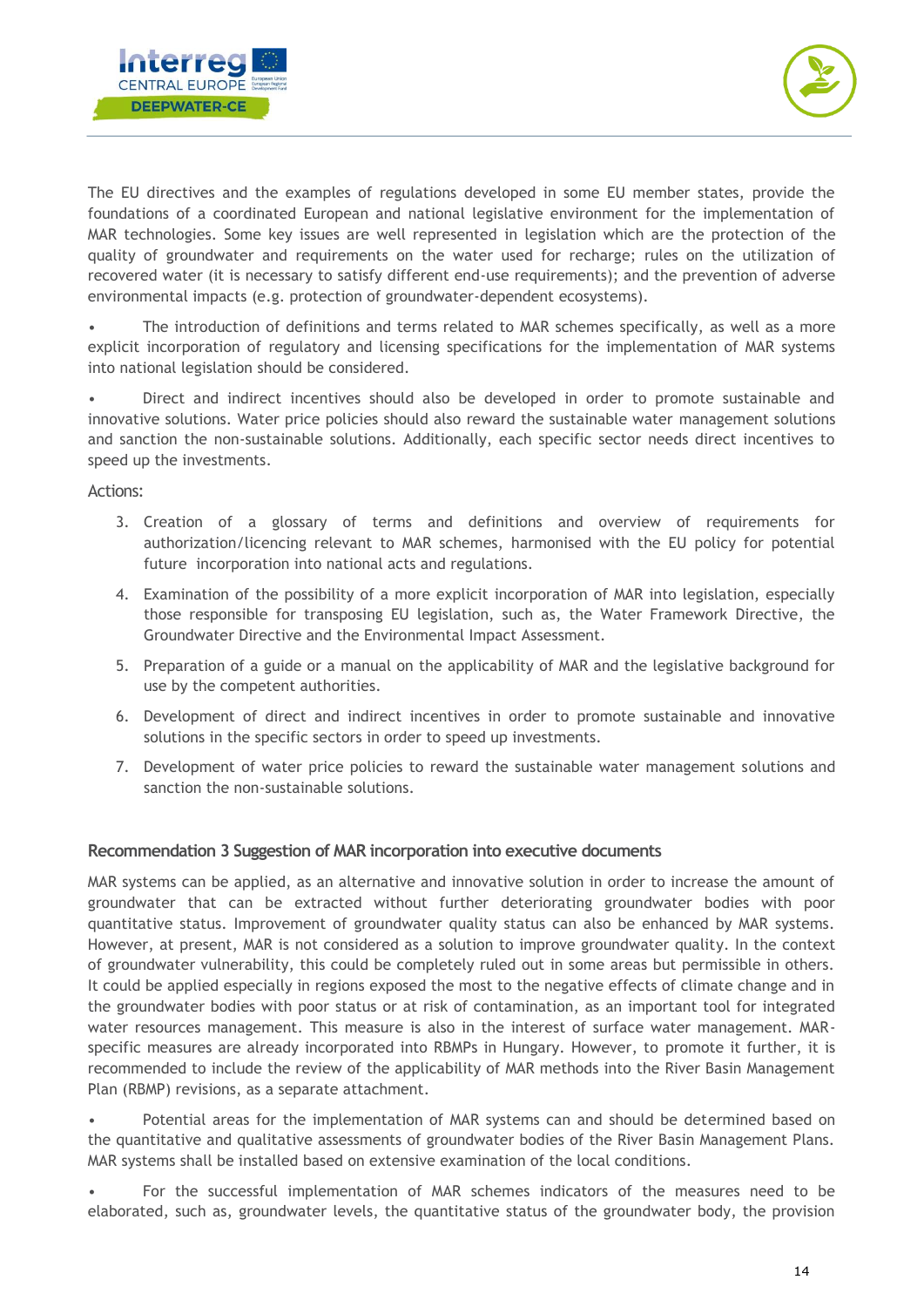



of quantitative limit values (Mi) for hydrogeological units within groundwater bodies, the amount of treated wastewater recovered, amount of water replenishment, groundwater dependent ecosystem assessment or water quality of source water and abstracted groundwater.

• The monitoring of selected indicators during the planning, operation and closure phases of the MAR system's lifespan (e.g. physico-chemical properties of source water, surface water and groundwater levels, injected yields, water treatment parameters, etc.) and regular evaluation of obtained data are needed to guarantee the fulfilment of environmental objectives of WFD, minimise risk to human health and the environment.

Actions:

- 8. Preparation of a review document on the applicability of MAR methods which can be included, as a separate attachment, in the River Basin Management Plan (RBMP) revisions.
- 9. Elaboration of methodologies and tools to survey water demands and screen potential areas for the implementation of MAR systems which could also contribute to the further characterisation of groundwater bodies in the RBMPs.
- 10. Development of indicator measures for the successful implementation of MAR schemes, such as, groundwater levels, the quantitative status of the groundwater body, or the provision of quantitative limit values (Mi) for hydrogeological units within groundwater bodies, the amount of wastewater recovered, amount of water replenishment, groundwater ecosystem assessment, as MAR systems can be installed based on extensive examination of the local conditions.
- 11. Designing the monitoring of the selected indicators during the planning, operation and closure phases of the MAR system's lifespan with respect to e.g. physico-chemical properties of source water and groundwater, surface water and groundwater levels, injected yields, water treatment parameters, etc.
- 12. Establishing criteria for the evaluation of obtained data to guarantee the achievement of environmental objectives and reduce risk to human health and to the environment in compliance to WFD and EIA.

#### **Recommendation 4 Improving information on applicability and implementation of MAR for decision making**

According to the main directives of the EU and due to the high degree of legislative flexibility of the Member States – it is worth looking at the practices at national levels that were the first ones in Europe to initiate more specific regulatory processes for the consistent adaptation of MAR. Not only it is worth to have a look around the other countries legislative backgrounds, but the decision making process can be supported if there are some good practices to refer to.

In Hungary, the riverbank filtration system is widely known and applied since the 19<sup>th</sup> century. In addition, there is another kind of MAR application, such as, for example the infiltration pond at Borsodszirák. However, there are other MAR technologies which are unused and could be considered as potential solutions.

Flagship projects could contribute significantly to gaining experience and information on the applicability, implementation and operation of MAR systems. This way understanding of the impacts, vulnerability and risks could be strengthened through data collection, monitoring, analyses and assessment. Successful projects are also useful to demonstrate the benefits, good practices and experiences regarding MAR system.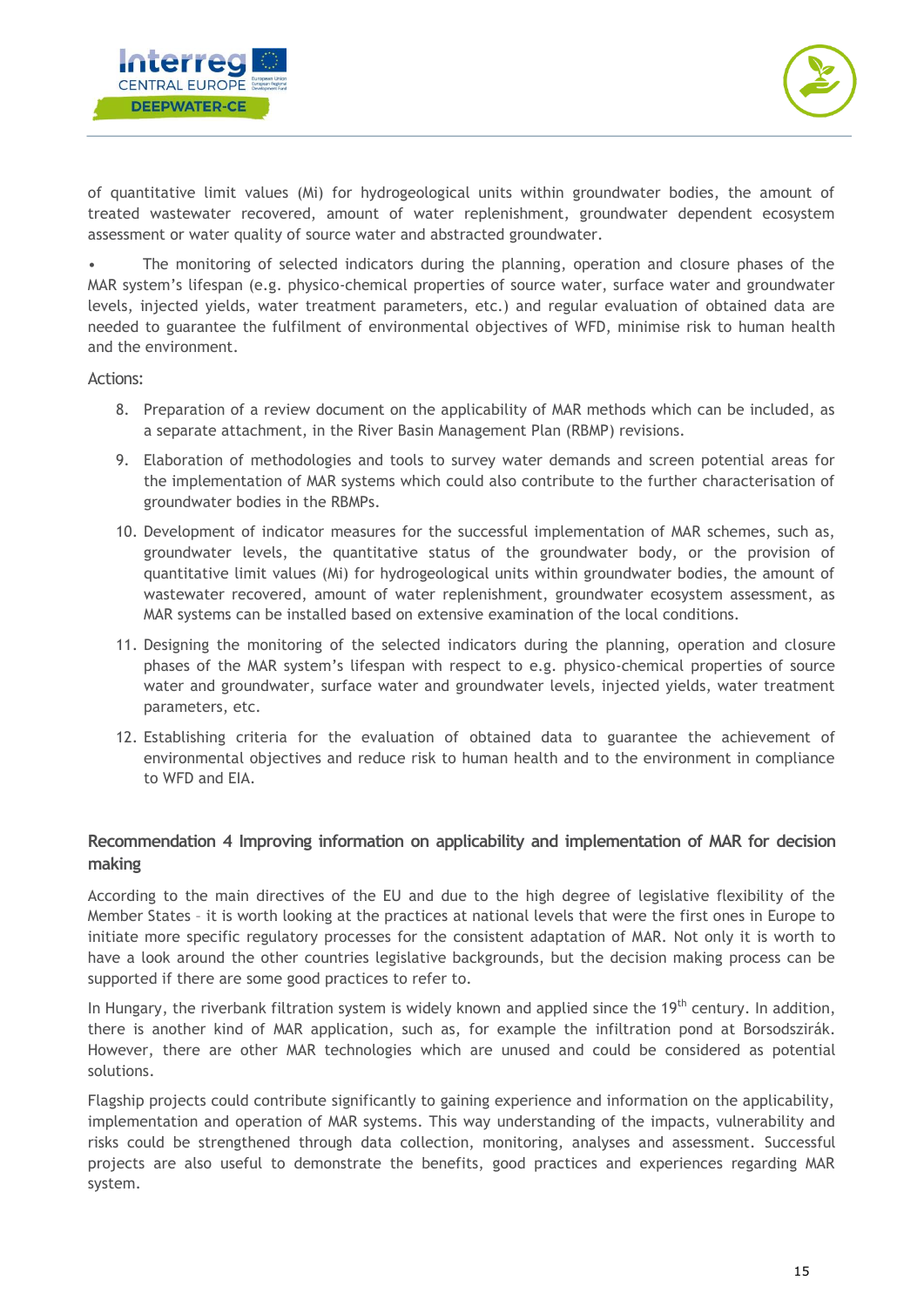



#### Actions:

- 13. Creation of a document, which collects national and international good practices for legislation and implementation. The DEEPWATER-CE deliverables *D.T1.2.1. Collection of good practices and benchmark analysis on MAR solutions in the EU published and shared* (DEEPWATER-CE, 2019a) and *D.T4.2.1.Transational guidelines for better MAR adoption in CE region legislation and strategy (*DEEPWATER-CE, 2021d) documents can provide a good basis for this action.
- 14. Promotion of flagship research MAR projects.

#### **Recommendation 5 Education of professionals and public awareness raising on MAR applications**

A useful way to promote MAR solutions in the water sector shall be by introducing the concept and its benefits to the wide public as well as to the decision makers.

Even though if we have the framework for the usage of a MAR technology, the National Strategic Plans and the benefits of MAR systems must be disseminated in the society, educational organizations, decisionmaking organizations, NGOs and other relevant authorities.

The engagement of the experts, as well as water and climate research-related institutes should be increased. The best way to raise awareness is by holding workshops and providing easy to access information about the applicability of MAR systems.

To inform the public about the possible usage of MAR technologies is by workshops and training which have two criteria.

- The presentations, and the provided leaflets and brochures need to be communicated in an easy to understand way.
- These workshops and trainings need to be organized locally; farmers and other interested people cannot be expected to travel, the information has to be brought to them. Workshops and trainings are recommended to be organized for both the public and the professionals.

The Ministry for Innovation and Technology already has a system in which they have workshops to help raising awareness about climate change. These workshops could be extended and build in information on MAR systems and their potential applicability.

The workshops and trainings should have different target groups, based on:

- the age: there is huge potential to educate about water awareness in schools and universities, and there is also need to have trainings for the present entrepreneurs.
- the scientific background knowledge: the presentations need to differentiate the specialists and researcher groups from the public audience, and create different documents, and present knowledge on MAR schemes from a different angle.
- the possible usage of the technology: the thematic of the presentations should fit to the audience, depending if it is a farmer group with a potential stakeholder possibility or a people who are only interested in the technology, and also those who possibly can work in a MAR installation.

Knowledge sharing innovation ecosystem bubbles should be established dedicated to MAR. In a MAR thematic bubble the public could share their problems and the experts can provide suggestions for solutions by sharing their knowledge, experience and the new research results. This way the public can be more involved in MAR researches and its application processes.

#### Actions:

- 15. Organization of workshops and trainings to different groups with different thematics.
- 16. Establishing of knowledge sharing ecosystem bubbles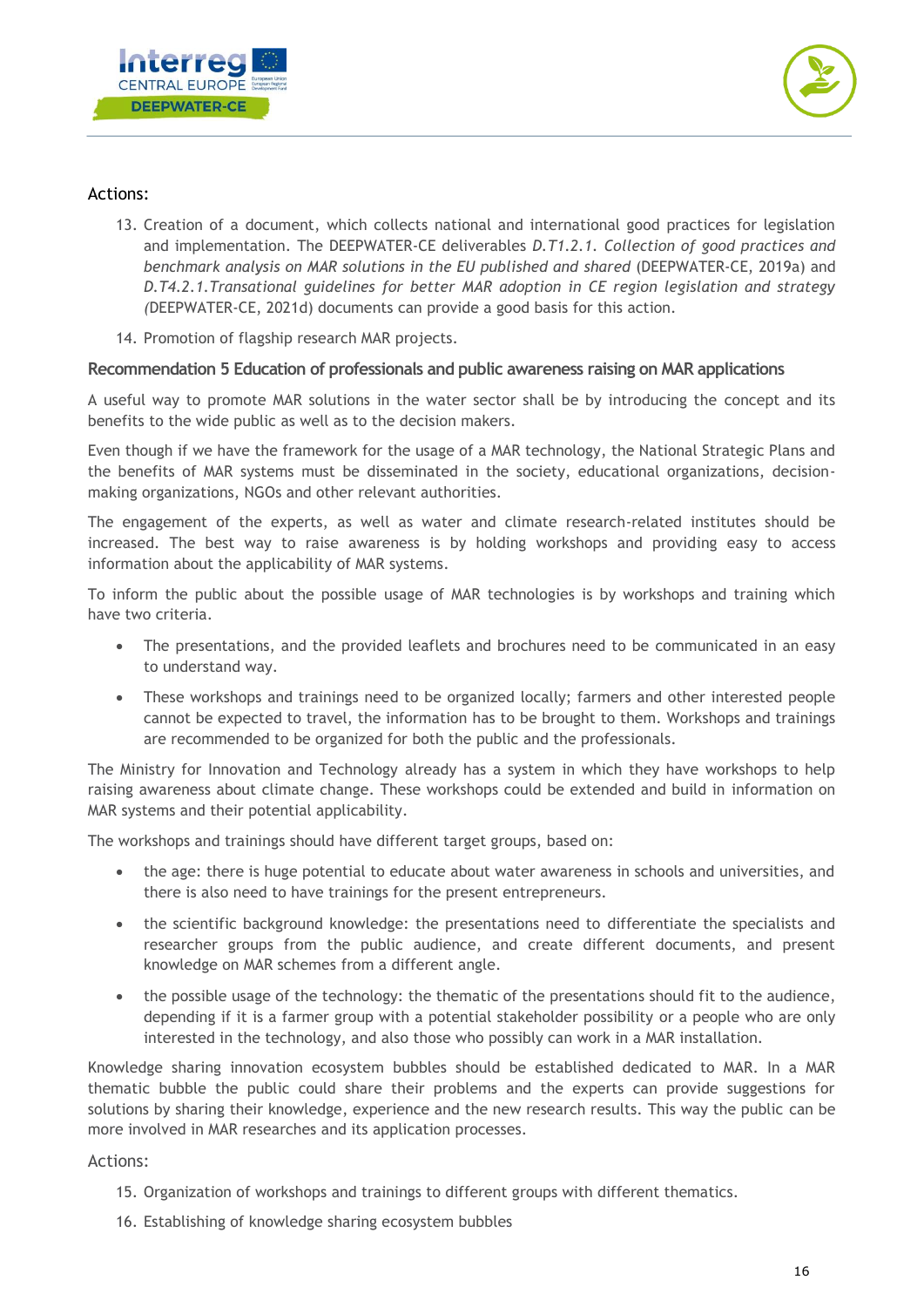



#### **Table 2:** Overview of the proposed actions of the MAR Action Plan

| Formulation of the<br>objective                                                                                                     | Description of action                                                                                                                                                                                                                                                                                                                                                                                                                                                                                                                                           | Possible<br>contributors to<br>action                                           | Duration of<br>implement<br>ation*<br>Short-term<br>$(1$ year)<br>Medium-<br>term $(1-3)$<br>years)<br>Long-term<br>$(55 \text{ years})$ | Resou<br>rces<br>poten<br>tially<br>availa<br>ble<br>for<br>imple<br>ment<br>ation |
|-------------------------------------------------------------------------------------------------------------------------------------|-----------------------------------------------------------------------------------------------------------------------------------------------------------------------------------------------------------------------------------------------------------------------------------------------------------------------------------------------------------------------------------------------------------------------------------------------------------------------------------------------------------------------------------------------------------------|---------------------------------------------------------------------------------|------------------------------------------------------------------------------------------------------------------------------------------|------------------------------------------------------------------------------------|
|                                                                                                                                     | Recommendation 1 Incorporation of MAR applications into national strategies                                                                                                                                                                                                                                                                                                                                                                                                                                                                                     |                                                                                 |                                                                                                                                          |                                                                                    |
| 1. Preparation of<br>draft document for<br>the implementation<br>of MAR schemes<br>into national<br>strategic planning<br>documents | Preparation of draft document for the implementation of<br>MAR schemes into national strategic planning documents<br>(National Water Strategy, National Climate Change Strategy<br>of Hungary, National Environmental Technologies<br>Innovation Strategy, National Drought Strategy, Flood Risk<br>Management Plan, National Land Use Planning Strategy and<br>the National Rural Development Strategy) regarding<br>purpose, benefits and constraints as well as risks, control,<br>and monitoring of MAR schemes in relation to the different<br>strategies. | BM, ITM, AM,<br>OVF, SZTFH                                                      | Medium-<br>term                                                                                                                          | budget, Private investments, and<br>EU financial mechanisms, State<br>others       |
| 2. Setting up of a<br>special working<br>group                                                                                      | Setting up of a special working group of experts in<br>hydrogeology, economics, and risk analysis in charge of the<br>incorporation of MAR into the relevant national strategic<br>planning documents.                                                                                                                                                                                                                                                                                                                                                          | BM, ITM, AM,<br>OVF, SZTFH                                                      | Medium-<br>term                                                                                                                          |                                                                                    |
|                                                                                                                                     | Recommendation 2 Review existing regulations to include MAR in a comprehensive way                                                                                                                                                                                                                                                                                                                                                                                                                                                                              |                                                                                 |                                                                                                                                          |                                                                                    |
| 3. Creation of a<br>glossary of terms and<br>definitions                                                                            | Creation of a glossary of terms and definitions and<br>overview of requirements for authorization/licencing<br>relevant to MAR schemes, harmonised with the EU policy<br>for potential future incorporation into national acts and<br>regulations.                                                                                                                                                                                                                                                                                                              | BM, OVF, water<br>and<br>environmental<br>authorities,<br><b>SZTFH</b>          | Medium-<br>term                                                                                                                          |                                                                                    |
| 4. Possible<br>incorporation of MAR<br>into legislation                                                                             | Examination of the possibility of a more explicit<br>incorporation of MAR into legislation, especially those<br>responsible for transposing EU legislation, such as, the<br>Water Framework Directive, the Groundwater Directive<br>and the Environmental Impact Assessment.                                                                                                                                                                                                                                                                                    | BM, ITM, AM,<br>OVF, water and<br>environmental<br>authorities,<br><b>SZTFH</b> | Medium-<br>term                                                                                                                          | Private investments, and                                                           |
| 5. Preparation of a<br>guide/manual,<br>legislative<br>background                                                                   | Preparation of a guide or a manual on the applicability of<br>MAR and the legislative background for use by the<br>competent authorities.                                                                                                                                                                                                                                                                                                                                                                                                                       | BM, OVF, SZTFH                                                                  | Medium-<br>term                                                                                                                          |                                                                                    |
| 6. Development of<br>direct and indirect<br>incentives                                                                              | Development of direct and indirect incentives in order to<br>promote sustainable and innovative solutions in the<br>specific sectors in order to speed up investments.                                                                                                                                                                                                                                                                                                                                                                                          | BM, ITM, AM,<br>OVF, SZTFH                                                      | Medium-<br>term                                                                                                                          |                                                                                    |
| 7. Overview of water<br>price policies                                                                                              | Development of water price policies to reward the<br>sustainable water management solutions and sanction the<br>non-sustainable solutions.                                                                                                                                                                                                                                                                                                                                                                                                                      | BM, ITM, AM,<br>OVF, SZTFH                                                      | Medium-<br>term                                                                                                                          | EU financial mechanisms, State budget<br>others                                    |
| Recommendation 3 Suggestion of MAR incorporation into executive documents                                                           |                                                                                                                                                                                                                                                                                                                                                                                                                                                                                                                                                                 |                                                                                 |                                                                                                                                          |                                                                                    |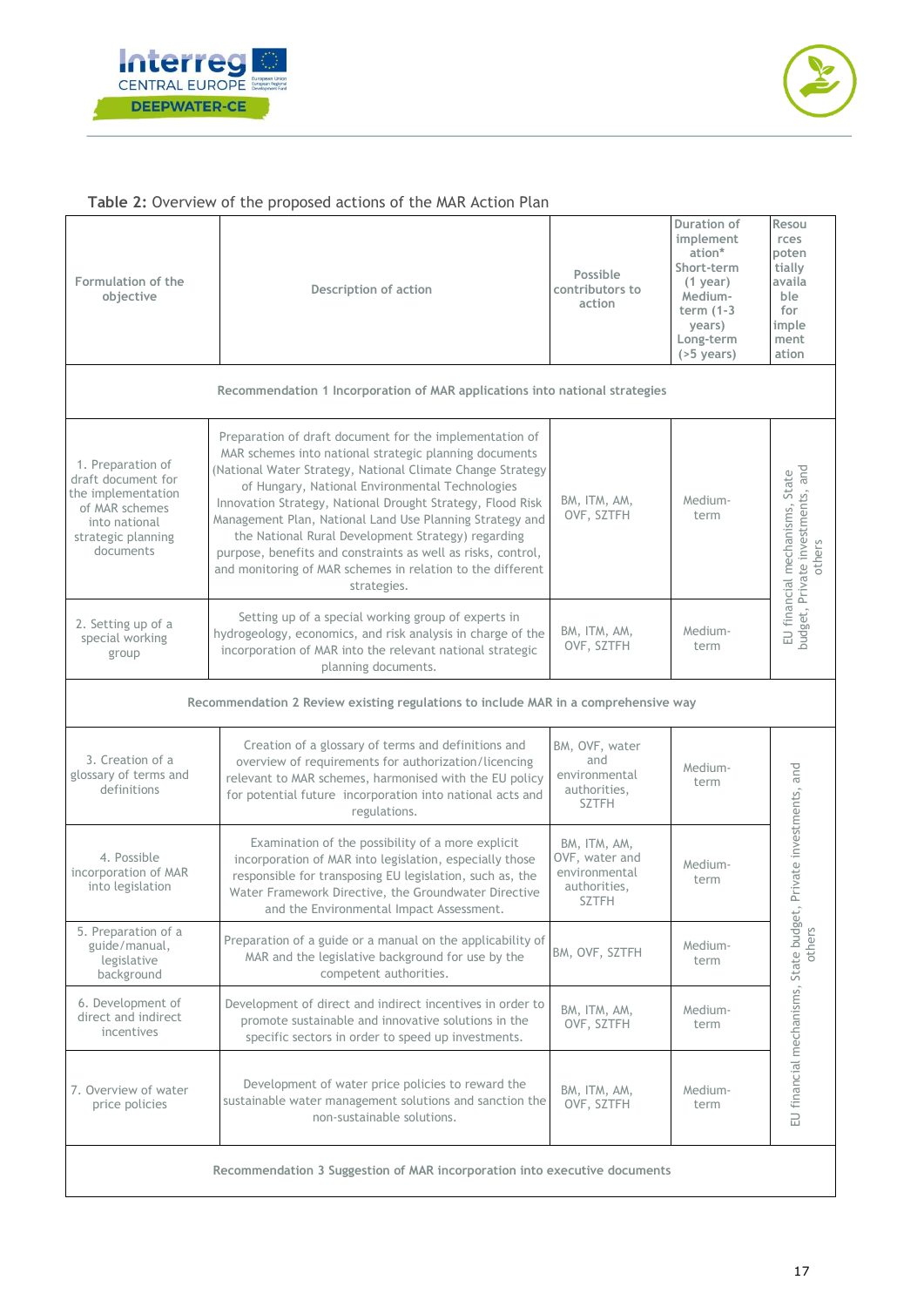



| 8. Preparation of a<br>review document on<br>the applicability of<br><b>MAR</b> methods                                  | Preparation of a review document on the applicability<br>of MAR methods which can be included, as a separate<br>attachment, in the River Basin Management Plan<br>(RBMP) revisions.                                                                                                                                                                                                                                                                                                            | BM, OVF, SZTFH                                                         | Medium-<br>term |                                                                                              |
|--------------------------------------------------------------------------------------------------------------------------|------------------------------------------------------------------------------------------------------------------------------------------------------------------------------------------------------------------------------------------------------------------------------------------------------------------------------------------------------------------------------------------------------------------------------------------------------------------------------------------------|------------------------------------------------------------------------|-----------------|----------------------------------------------------------------------------------------------|
| 9. Elaboration of<br>methodologies and<br>tools to screen<br>potential areas for<br>the implementation<br>of MAR systems | Elaboration of methodologies and tools to survey water<br>demands and screen potential areas for the<br>implementation of MAR systems which could also<br>contribute to the further characterisation of<br>groundwater bodies in the RBMPs.                                                                                                                                                                                                                                                    | BM, OVF, SZTFH                                                         | Medium-<br>term |                                                                                              |
| 10. Development of<br>indicator measures<br>for the successful<br>implementation of<br><b>MAR</b> schemes                | Development of indicator measures for the successful<br>implementation of MAR schemes, such as, groundwater<br>levels, the quantitative status of the groundwater body,<br>or the provision of quantitative limit values (Mi) for<br>hydrogeological units within groundwater bodies, the<br>amount of wastewater recovered, amount of water<br>replenishment, groundwater ecosystem assessment, as<br>MAR systems can be installed based on extensive<br>examination of the local conditions. | BM, OVF, water<br>and<br>environmental<br>authorities,<br><b>SZTFH</b> | Medium-<br>term | EU financial mechanisms, State budget, Private investments, and others                       |
| 11. Designing the<br>monitoring                                                                                          | Designing the monitoring of the selected indicators<br>during the planning, operation and closure phases of<br>the MAR system's lifespan with respect to e.g. physico-<br>chemical properties of source water and groundwater,<br>surface water and groundwater levels, injected yields,<br>water treatment parameters, etc.                                                                                                                                                                   | BM, OVF, water<br>and<br>environmental<br>authorities,<br><b>SZTFH</b> | Medium-<br>term |                                                                                              |
| 12. Establishing of<br>evaluation criteria                                                                               | Establishing criteria for the evaluation of obtained data<br>to guarantee the achievement of environmental<br>objectives and reduce risk to human health and to the<br>environment in compliance to WFD and EIA.                                                                                                                                                                                                                                                                               | BM, OVF, water<br>and<br>environmental<br>authorities,<br><b>SZTFH</b> | Medium-<br>term |                                                                                              |
|                                                                                                                          | Recommendation 4 Improving information on applicability and implementation of MAR for decision making                                                                                                                                                                                                                                                                                                                                                                                          |                                                                        |                 |                                                                                              |
| 13. Creation of a<br>document collecting<br>the good practices for<br><b>MAR</b>                                         | Creation of a document, which collects national and<br>international good practices for legislation and<br>implementation. The DEEPWATER-CE deliverables<br>D.T1.2.1. Collection of good practices and benchmark<br>analysis on MAR solutions in the EU published and shared<br>(DEEPWATER-CE, 2019a) and D.T4.2.1. Transational<br>guidelines for better MAR adoption in CE region<br>legislation and strategy (DEEPWATER-CE, 2021d)<br>documents can provide a good basis for this action.   | BM, SZTFH                                                              | Short-term      | EU financial mechanisms,<br>et, Private<br>and others<br>State budget, F<br>investments, and |
| 14. Promotion of<br>flagship research MAR<br>projects.                                                                   | Promotion of flagship research MAR projects                                                                                                                                                                                                                                                                                                                                                                                                                                                    | BM, ITM, AM,<br>OVF, research<br>institutes                            | Long-term       |                                                                                              |
| Recommendation 5 Education of professionals and public awareness raising on MAR applications                             |                                                                                                                                                                                                                                                                                                                                                                                                                                                                                                |                                                                        |                 |                                                                                              |
| 15. Workshops and<br>trainings                                                                                           | Organization of workshops and trainings to different<br>groups with different thematics.                                                                                                                                                                                                                                                                                                                                                                                                       | ITM, SZTFH,<br>research<br>institutes                                  | Long-term       |                                                                                              |
| 16 Establishing of<br>knowledge sharing<br>ecosystem bubbles                                                             | Establishing of knowledge sharing ecosystem bubbles                                                                                                                                                                                                                                                                                                                                                                                                                                            | OVF, SZTFH,<br>research<br>institutes                                  | Long-term       | budget, Private<br>investments, and others<br>mechanisms, State<br>EU financial              |

\*- Implementations should comply with the timeline of strategic documents.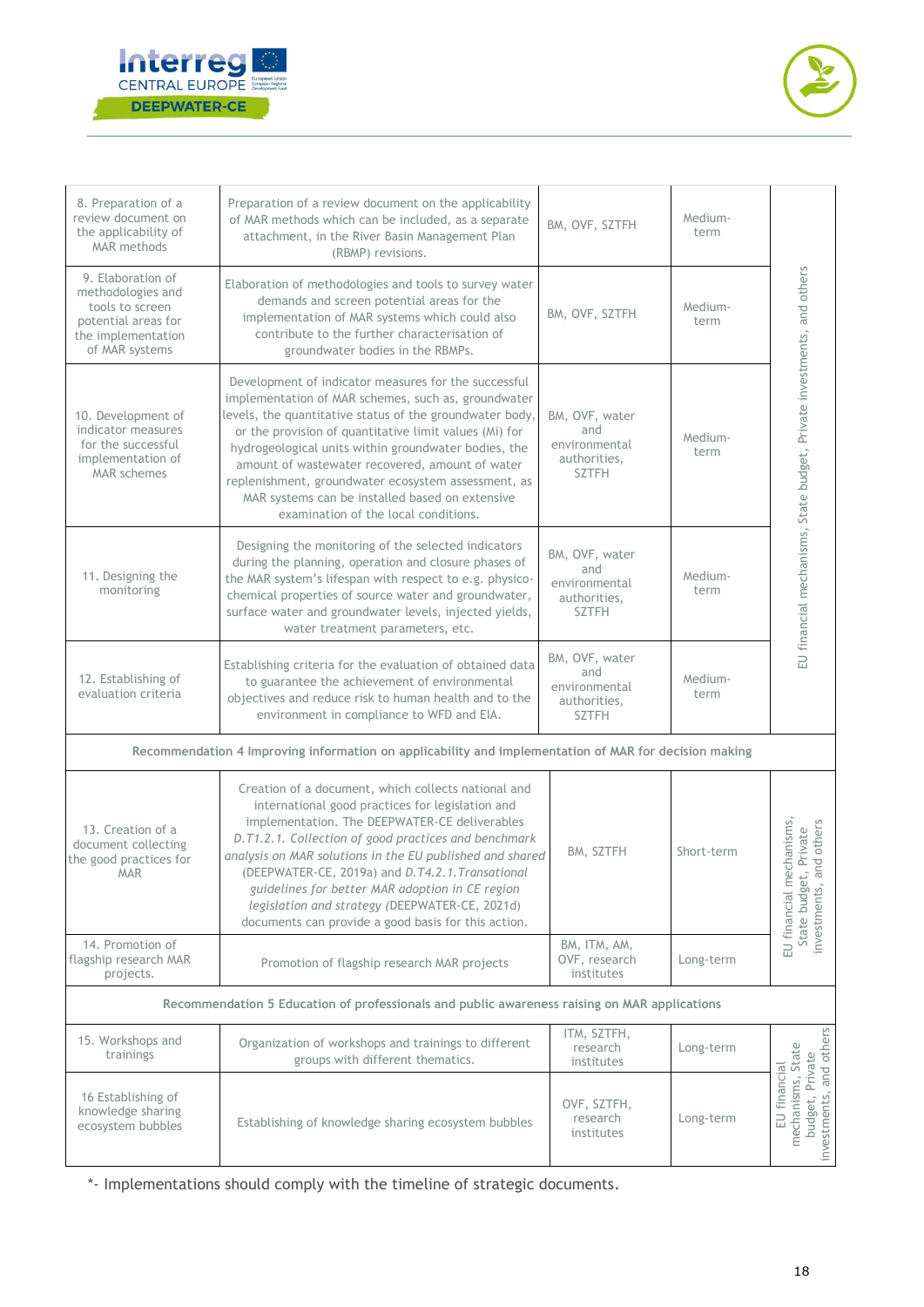



## <span id="page-19-0"></span>**4. Expected results and transferability**

In order to achieve a wider applicability of MAR, the integration of objectives and measures for the use of MAR systems into the strategic planning documents, in particular into the documents of water management, river basin management plans and climate adaptation, is needed. Five key recommendations are proposed in this document, together with the necessary actions to be taken.

#### <span id="page-19-1"></span>**4.1. Stakeholders and their influence – policy recommendation**

The Action Plan aims to be transferable to and replicable in any similar Central Europe region and context. Through the involvement of various stakeholders in workshops and roundtable discussions, the project outputs and results, as well as the Action Plan can reach academics, businesses and communities.

Stakeholder is every person, group of persons or representative of institution with an interest in MAR thematic. The identified stakeholders for MAR are the followings:

Water suppliers, communal infrastructure and service providers

• National, regional and local authorities, decision makers, policy writers (water- and environmental authorities, responsible organizations for water and environment management)

• Researchers and experts (eg. geologists, hydrogeologists, hydrologists, meteorologists, climate change experts, engineers)

- Universities
- Representatives of the agronominal sector (eg. agronomists, foresters, farmers)
- Non-governmental organizations (NGO) (nature and water protection associations)
- General public

In the frame of the DEEPWATER-CE project a transnational database of cross-sectoral stakeholder groups (CSSG) has been set up. Stakeholders are not legally bound to participate in the DEEPWATER-CE project and its activities but rather voluntarily participate in order to create added value to the project and also benefit from its implementation and results. Cross-sectoral stakeholder groups (CSSG) contributed to recommendations on planning and preparing the national level deliverables and implementing related actions, such as training curricula, pilot actions policy recommendations, action plans, as well as participation at thematic events.

Several useful feedbacks arrived from stakeholders improving the reputation of MAR and ameliorating its life cycle. These feedbacks help not only the DEEPWATER-CE project, but also contribute to pave the way for future MAR-related projects and investments.

#### <span id="page-19-2"></span>**4.2 Transferability potentials**

The knowledge what was created in the DEEPWATER-CE project is easily applicable, transferable and possible to use in the respective organizations and regions. Such transfer of knowledge, outputs and results address existing disparities between regions.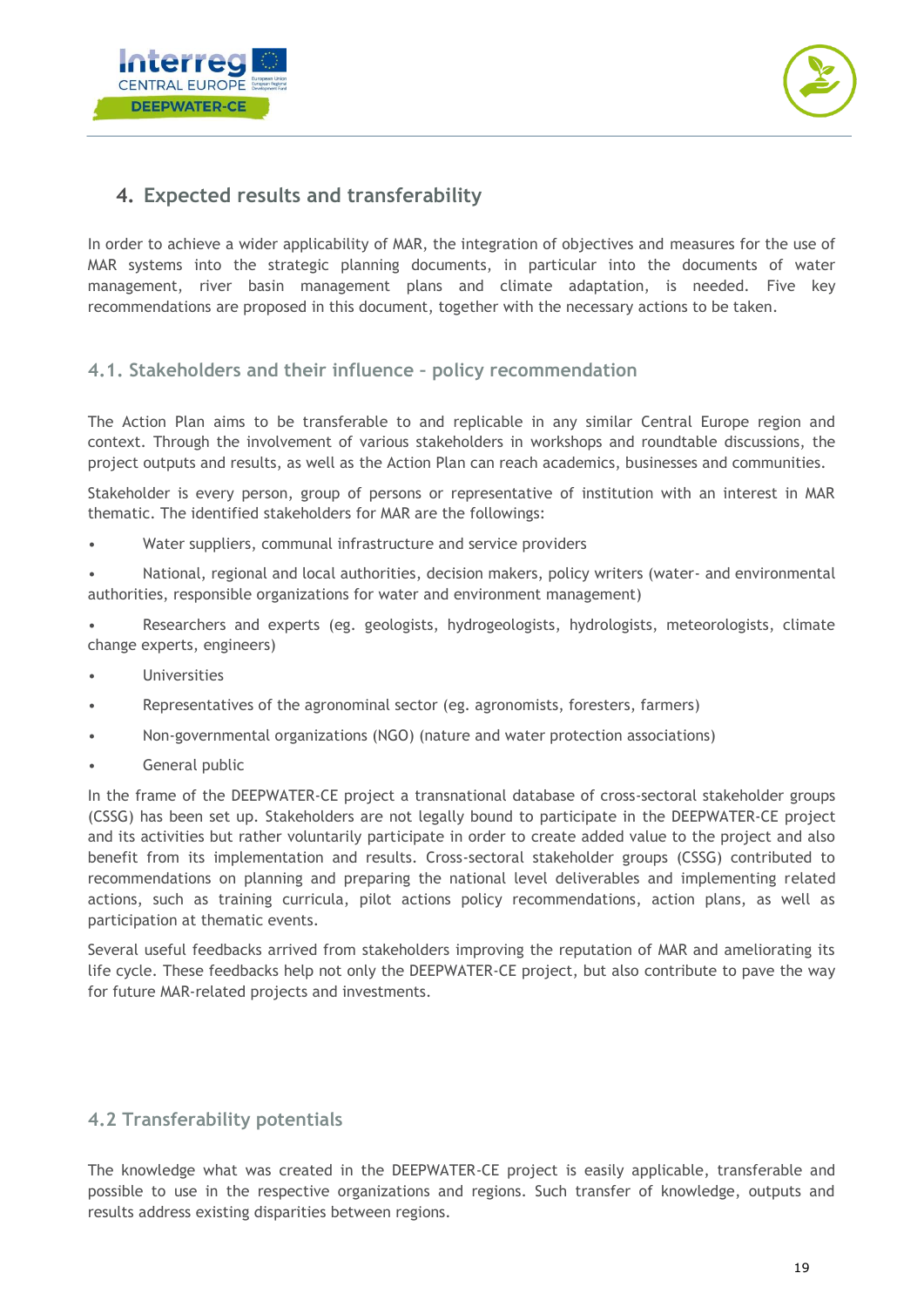



Regarding MAR interventions, one of the main challenges is the lack of knowledge of the potential users, as well as policy- and decision makers. The lack of knowledge leads to mistrust about MAR, and this can be a key reason why stakeholders are reluctant to invest money into such systems.

To solve the problem of missing knowledge and to raise awareness, workshops can be effective. As MAR interventions have great potential to be used to mitigate the impacts of climate change, MAR systems could be promoted for a series of thematic workshops, to reach the potential stakeholders.

In addition, it is important to start raising awareness and introducing MAR interventions through education for younger generations. This way we can help them to face the challenges of the upcoming effects of the climate change, such as drought, surface storm runoffs and intensifying water scarcity. Also, it needs to be considered that they are the potential future stakeholders.

At national level, target groups need to be identified, such as for example the farmers, and tailored information for their needs should be provided in brochures, fact sheets and guidance.

The outputs of the DEEPWATER-CE project, like the decision support toolbox and the common methodological guidelines for carrying out feasibility studies ( DEEPWATER-CE, 2021f and DEEPWATER, 2021a), help the transferability of results to different regions and for various contexts. The potentially suitable areas for the different MAR types in Hungary are shown in Figure 3.



**Figure 3**: Potentially suitable areas for different MAR types resulting from country-wide screening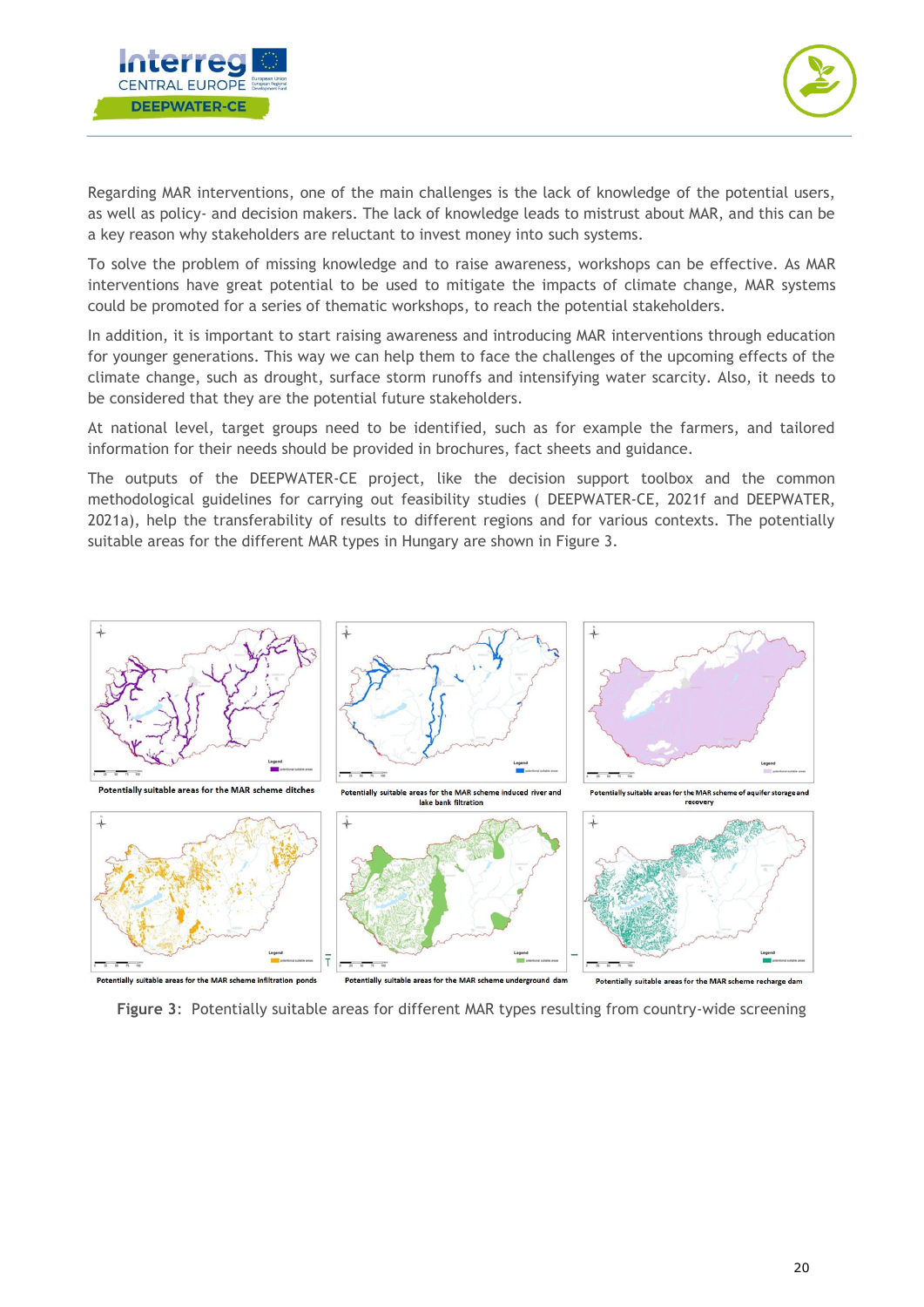



#### <span id="page-21-0"></span>**4.3 Influence on the institutional capacity of target group organisations**

There are different institutes which are responsible for different aspects of groundwater management. The General Directorate of Water Management, the Ministry of Interior, Ministry for Innovation and Technology, the Ministry of Agriculture, the Supervisory authority of Regulatory Affairs Hungary, the National Directorate General for Disaster Management and its regional authorities, and the National Land Management Centre are all included in the groundwater management in some way.

These organisations are responsible for the different aspects of water management and governance, the legislations, the management of water demand, authorisation and licencing, and the implementation and monitoring of the different water technologies. To reach a better enabling policy framework for MAR, with the aim to facilitate the long-term sustainability of water supply, more integrated policy supporting efforts are needed. The best way to harmonize these different experiences is by providing platforms for these visions. Organising workshops, trainings and roundtable conversations about MAR applications can bring the different opinions together as well as it is great introduction to the implementations of MAR systems.

Not only have the authorities needed trainings about MAR, but the public as well. With the public workshops we can address the possible stakeholders and create flagship projects in the future.

For reaching further target groups the General Directorate of Water Management is planning to create innovation ecosystem bubbles where they intend to connect the knowledge and research with the potential stakeholders. This way they would provide a working system between the scientific and the implementing sides.

The Ministry for Innovation and Technology can also include MAR interventions into their workshop trainings as a potential solution for mitigating the climate change impacts on water resources. These public workshops and trainings will require more experts with time; this is why the authorities and institutes need to have regular conversations about the up-to-date MAR implementation. As a result of these institutional workshops, roundtable conversations the authorities and institutes will have more vision about the application and legal, financial background of MAR systems, which are beneficial for all participants.

## <span id="page-21-1"></span>**5. Monitoring of the action plan**

Monitoring is about to check the implementation possibilities of the Action Plan and assess the related results. The following table (Table 3) summarizes the suggested events, responsible organisations, discussed topics and expected results of the MAR Action Plan implementation process.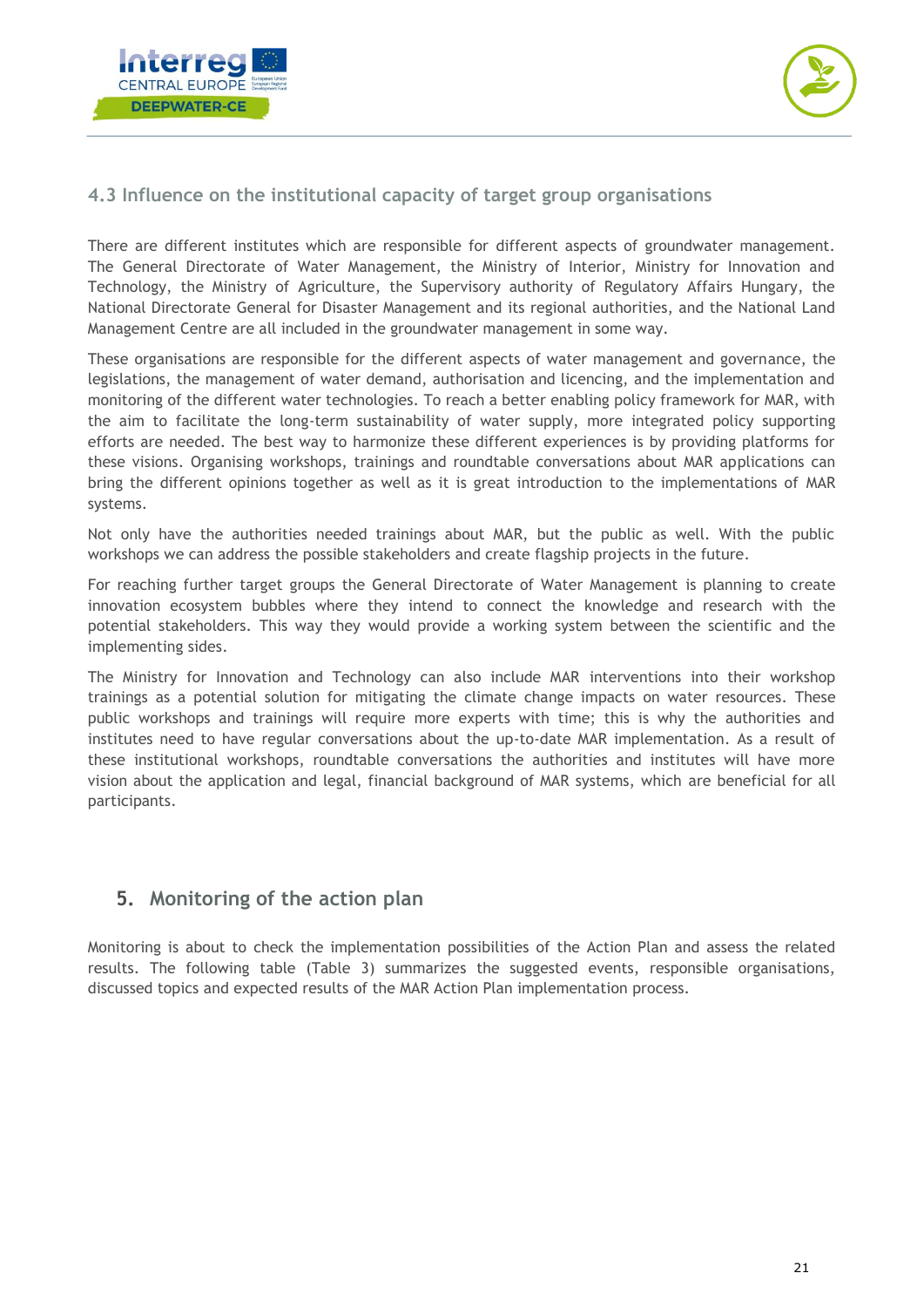



| At which occasion / event<br>Action<br>Plan<br>the<br>1S.<br>planned to be discussed?                                                                                                                                                 | When will be the event<br>organised and by whom?                              | What will be the aim to<br>have a discussion about<br>the Action Plan?                      | What kind of conclusions<br>results<br>will<br>$\prime$<br>be<br>expressed?                                                           |
|---------------------------------------------------------------------------------------------------------------------------------------------------------------------------------------------------------------------------------------|-------------------------------------------------------------------------------|---------------------------------------------------------------------------------------------|---------------------------------------------------------------------------------------------------------------------------------------|
| <b>National</b><br>River<br><b>Basin</b><br><b>Management Plan Review</b><br><b>Process Discussions</b>                                                                                                                               | According to the<br>next<br>RBMP review cycle                                 | To include a separate MAR<br>annex into the RBMP.                                           | Draft document on MAR as<br>an annex of RBMP.                                                                                         |
| of<br>Working<br>groups<br>competent bodies                                                                                                                                                                                           | Harmonised<br>with<br>the<br>planning<br>phases<br>of<br>national strategies. | <b>MAR</b><br>Incorporation<br>of<br>applications into national<br>strategies               | Collection of case studies,<br>literature, good practices<br>taking<br>into<br>account<br>different<br><b>MAR</b><br>applicabilities. |
| Working group meetings                                                                                                                                                                                                                | To be defined later                                                           | Glossary of<br>terms and<br>guideline<br>document<br>preparation on MAR for<br>authorothies | of<br>glossary<br>terms,<br>guideline<br>document<br>on<br><b>MAR</b>                                                                 |
| <b>Scientific</b><br><b>National</b><br><b>Associations</b><br>Societies.<br><b>NGOs</b><br>and<br>(eg. IAH<br><b>National</b><br><b>Hungarian</b><br>Chapter,<br><b>Hydrological</b><br>Geological<br>Association,<br>Society, FAVA) | Annual or ad hoc/regular<br>thematic events                                   | Knowledge transfer<br>to<br>different target groups                                         | guideline documents, soft<br>rules.<br>brochure,<br>fact<br>online<br>sheet.<br>resource<br>collection                                |
| <b>Awareness raising events</b>                                                                                                                                                                                                       | Thematic<br>institutes<br>by<br>concerned                                     | education                                                                                   | fact<br>brochure.<br>sheet.<br>online resources collection                                                                            |

**Table 3:** Possible Action Plan monitoring occasions/events

Within the framework of the DEEPWATER-CE project, it is hard to define and set up a monitoring to follow the implementation of the Action Plan. However, the bilateral and roundtable discussions carried out within the project, provided a good opportunity to learn the view of the different institutions and to inform them about the aim of the Action Plan. This ensures the relevant ministries and authorithies posess the information and are open to follow up with the actions and recommendations formulated.

#### <span id="page-22-0"></span>**6. Executive summary**

Climate change is expected to have a significant impact on Central Europe in the near future, with predicted changes in amount of precipitation and regional distribution causing extreme events in the discharge of rivers, as well as negative effects in terms of availability of water resources. This forecast trend together with an increase in water demand from different end users and sectors could potentially increase user conflicts. Solutions to tackle these challenges must be adaptive, flexible and sustainable. One potential solution can be groundwater recharge through managed aquifer recharge (MAR) schemes, whereby excess surface water and precipitation in periods characterized by water abundance are channelled and stored in underground, in aquifers for later use.

Managed Aquifer Recharge (MAR) encompasses a suite of methods that are increasingly being used to maintain, enhance, and secure the water balance and quality of groundwater systems under stress. These methods apply techniques for increasing aquifer recharge by intentionally directing excess surface water into the subsurface. This can be done by several different methods. MAR techniques offer promising solutions for water management, also with regard to mitigating future climate change impacts (Casanova et al., 2016; Dillon et al., 2019; Dillon, 2005; Sprenger et al., 2017). This method of water management has already been applied in many places (Dillon et al., 2019;DEEPWATER-CE (2021d)).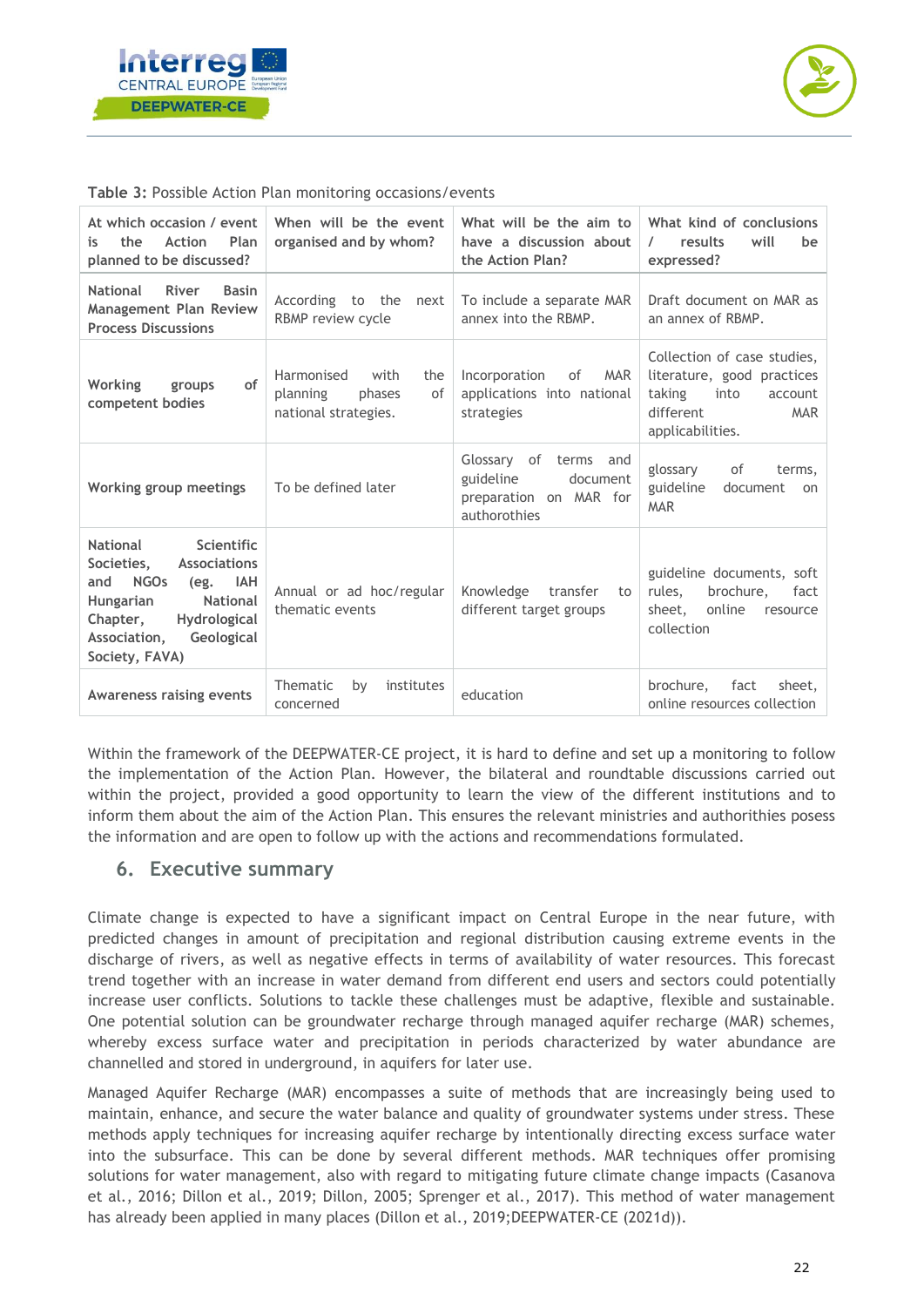



MAR has application in sustaining and augmenting groundwater quality, quantity and also in environmental management (Grützmacher and Kumar, 2012; DEEPWATER-CE (2019a)).

The design of an appropriate MAR system can take place in several ways, depending on the geographical characteristics of the location, the type of water available for recharge, the method of recharge, the type of water treatment system and the utilisation of recovered water). Several types of potential and installed MAR systems are reported in the literature (Dillon et al., 2009b).

Although bank-filtration plays a key role in Hungarian in drinking water supply, other Managed Aquifer Recharge supplies are rare in the country, therefore there is no specific MAR legal or regulatory background.

Science based, practical evidence for MAR is contained in some DEEPWATER-CE deliverables, the transnational decision support toolbox (DEEPWATER-CE (2021f)) and the common methodology for carrying out pilot feasibility study (DEEPWATER-CE, (2020b)). Figure 2. shows the procedure for the identification of potential MAR interventions, implementing the decision support toolbox for MAR site selection (on top) and the common methodological guidance for MAR pilot feasibility studies

The objectives identified require the consideration of (1) technical, (2) environmental and health, (3) economic/financial, (4) social, (5) governance and (6) legislation issues. This is in line with the PESTLE (Policy, Economic, Social, Technological, Legal and Environmental issues) concept in policy development (Morrison, 2013).

This National Action Plan formulates suggestions for integrating MAR interventions into national water resource management schemes, strategic policy documents, water management legislation or other regulations as a comprehensive and easy-to-follow document for the decision-makers. . For the successful implementation of MAR, the following recommendations can be made, linked to proposed actions.

#### **Recommendation 1 Incorporation of MAR applications into national strategies**

Actions:

- 1. Preparation of draft a document for the inclusion of MAR schemes in national strategic planning documents (National Water Strategy, National Climate Change Strategy of Hungary, National Environmental Technologies Innovation Strategy, National Drought Strategy, Flood Risk Management Plan, National Land Use Planning Strategy and the National Rural Development Strategy) regarding purpose, benefits and constraints as well as risks, control, and monitoring of MAR schemes in relation to the different strategies.
- 2. Setting up of a special working group of experts in hydrogeology, economics, and risk analysis in charge of the incorporation of MAR into the relevant national strategic planning documents.

#### **Recommendation 2 Review existing regulations to include MAR in a comprehensive way**

Actions:

- 3. Creation of a glossary of terms and definitions and overview of requirements for authorization/licencing relevant to MAR schemes, harmonised with the EU policy for potential future incorporation into national acts and regulations.
- 4. Examination of the possibility of a more explicit incorporation of MAR into legislation, especially those responsible for transposing EU legislation, such as, the Water Framework Directive, the Groundwater Directive and the Environmental Impact Assessment.
- 5. Preparation of a guide or a manual on the applicability of MAR and the legislative background for use by the competent authorities.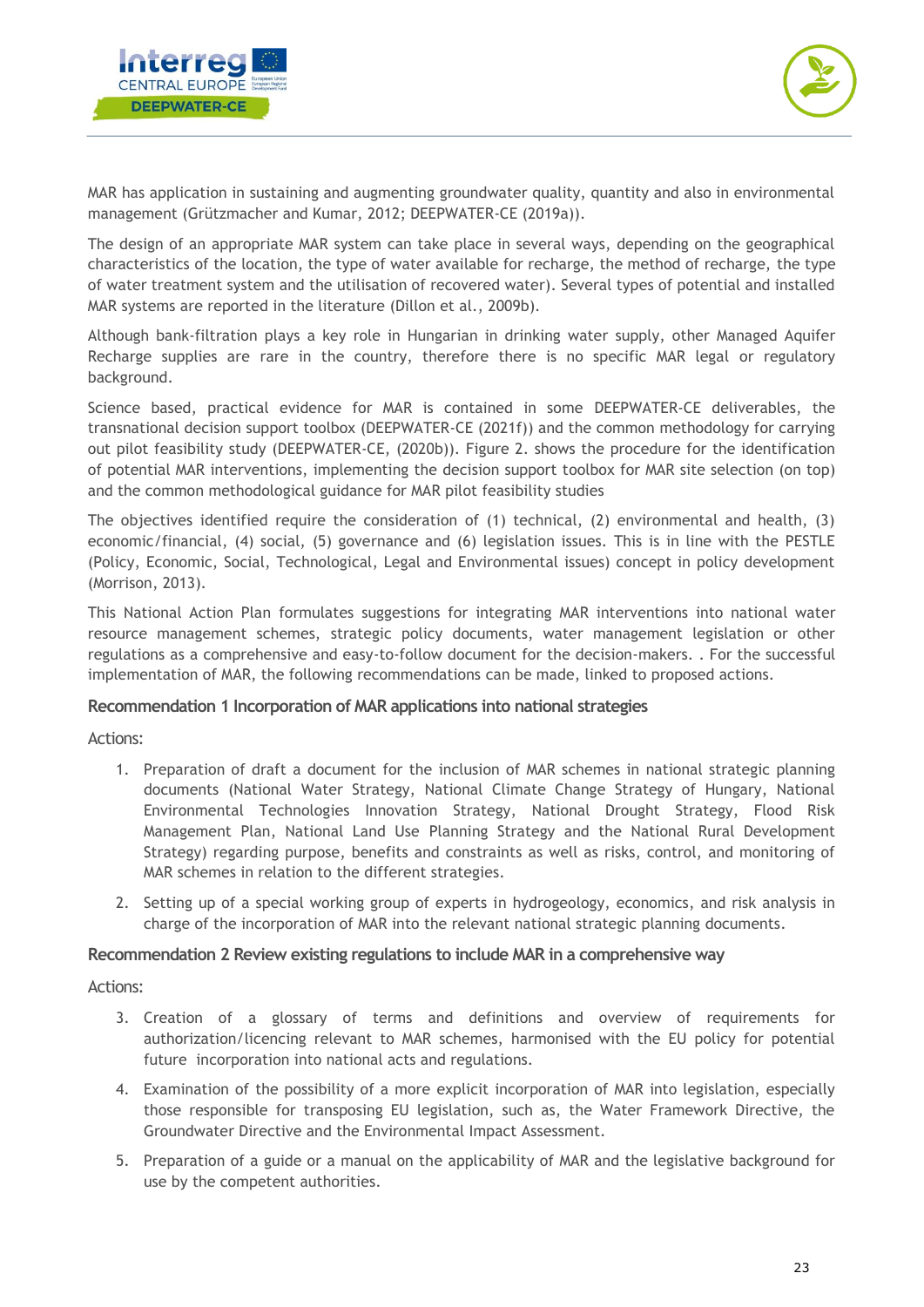



- 6. Development of direct and indirect incentives in order to promote sustainable and innovative solutions in the specific sectors in order to speed up investment.
- 7. Development of water price policies to reward the sustainable water management solutions and sanction the non-sustainable solutions.

#### **Recommendation 3 Suggestion of MAR incorporation into executive documents**

Actions:

- 8. Preparation of a review document on the applicability of MAR methods which can be included, as a separate attachment, in the River Basin Management Plan (RBMP) revisions.
- 9. Elaboration of methodologies and tools to survey water demands and screen potential areas for the implementation of MAR systems which could also contribute to the further characterisation of groundwater bodies in the RBMPs.
- 10. Development of indicator measures for the successful implementation of MAR schemes, such as, groundwater levels, the quantitative status of the groundwater body, or the provision of quantitative limit values (Mi) for hydrogeological units within groundwater bodies, the amount of wastewater recovered, amount of water replenishment, groundwater ecosystem assessment, as MAR systems can only be installed after an extensive examination of the local conditions.
- 11. Designing the monitoring of the selected indicators during the planning, operation and closure phases of the MAR system's lifespan with respect to e.g. physico-chemical properties of source water and groundwater, surface water and groundwater levels, injected yields, water treatment parameters, etc.
- 12. Establishing criteria for the evaluation of obtained data to guarantee the achievement of environmental objectives and reduce risk to human health and to the environment in compliance with the WFD and EIA.

#### **Recommendation 4 Improving information on applicability and implementation of MAR for decision making**

#### Actions:

- 13. Creation of a roadmap, which collects national and international good practices for legislation and implementation. The DEEPWATER-CE deliverables *D.T1.2.1. Collection of good practices and benchmark analysis on MAR solutions in the EU published and shared* (DEEPWATER-CE, 2019a) and *D.T4.2.1.Transational guidelines for better MAR adoption in CE region legislation and strategy (*DEEPWATER-CE, 2021d) documents can provide a good basis for this action.
- 14. Promotion of flagship research MAR projects.

#### **Recommendation 5 Education of professionals and public awareness raising on MAR applications**

Actions:

- 15. Organization of workshops and training for different groups with different thematics.
- 16. Establishing of knowledge sharing ecosystem bubbles

In order to achieve a wider applicability of MAR in CE, the integration of objectives and measures for the use of MAR systems is needed into each country'sthe strategic planning documents, in particular into the documents of water management, river basin management plans and climate adaptation. Since the needs and potentials of regions might be different regarding the level of development and context, Action Plan needs to be transferable and of wide applicability.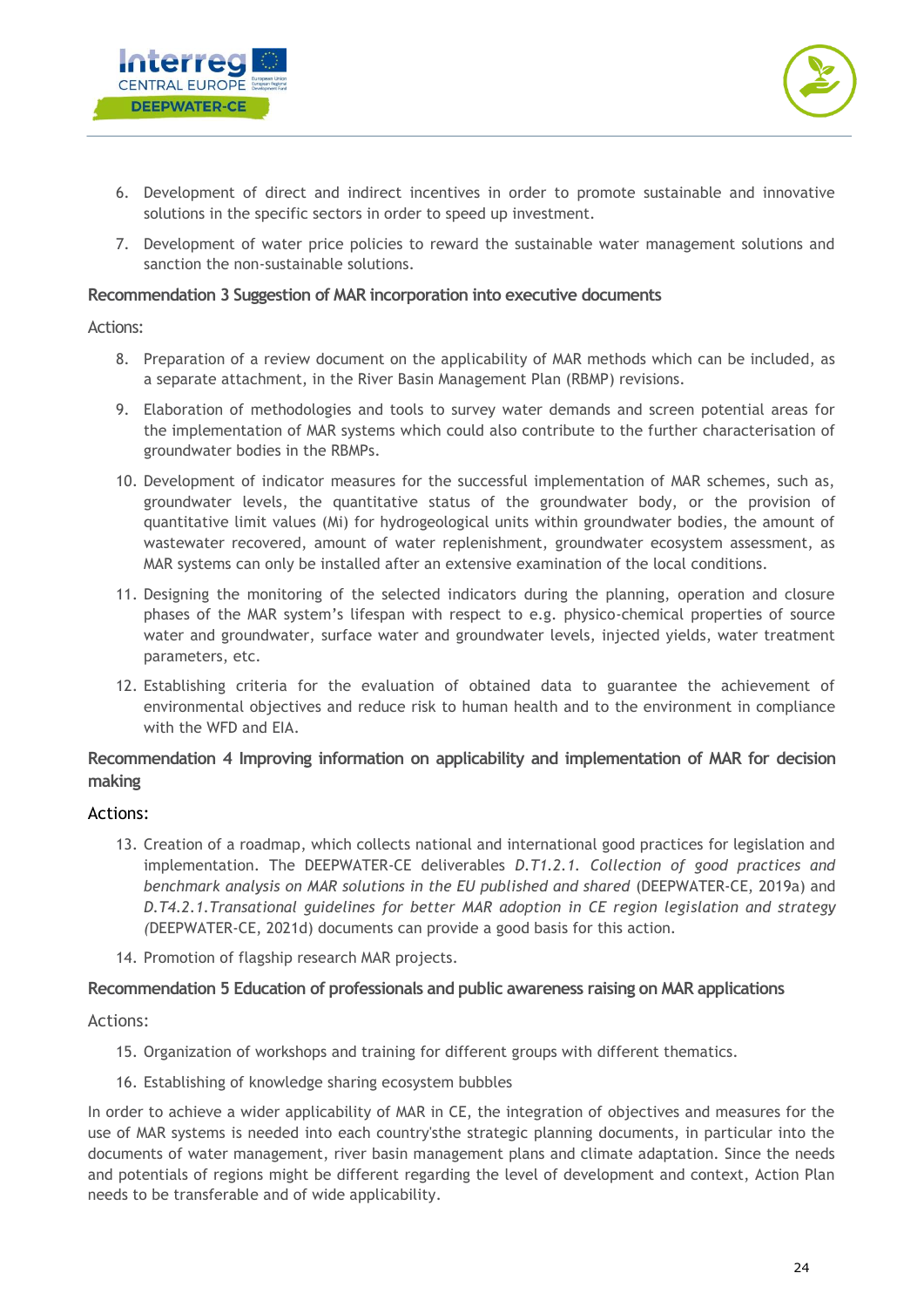



# <span id="page-25-0"></span>**References**

Bouwer, H., (2002): Integrated Water Management for the 21st Century: Problems and Solutions, Journal of Irrigation and Drainage Engineering, 128 (4), DOI:10.1061/(ASCE)0733-9437(2002)128:4(193)

Casanova J., Devau N., Pettenati M. (2016): Managed Aquifer Recharge: An Overview of Issues and Options. In: Jakeman A. J., Barreteau O., Hunt R. J., Rinaudo J. D., Ross A. (eds) Integrated Groundwater Management. Springer, Cham

Csernyánszky, L. és Várszegi Cs.(1993): A Fővárosi Vízművek partiszűrésű rendszerének kialakítása, üzemeltetése. *Hidrológiai Közlöny*, *73*(3), 133-138.

DEMEAU Project, (2012): D12.1. The management of aquifer recharge in the European legal framework [https://demeau-fp7.eu/sites/files/D121%20legal%20framework%20and%20MAR%20DEMEAU%20project\\_1](https://demeau-fp7.eu/sites/files/D121%20legal%20framework%20and%20MAR%20DEMEAU%20project_1%20.pdf)  [.pdf](https://demeau-fp7.eu/sites/files/D121%20legal%20framework%20and%20MAR%20DEMEAU%20project_1%20.pdf) (accessed 25.04.2022.)

DEEPWATER-CE (2019a): D.T1.2.1 Collection of good practices and benchmark analysis on MAR solutions in the EU. Transnational Report, INTERREG-CE Programme. https://www.interregcentral.eu/Content.Node/DEEPWATER-CE/D.T1.2.1-Collection-of-good-practices-and-benchmarkanalysis.pdf

DEEPWATER-CE (2021f): D.T2.4.3 Transnational decision support toolbox for designating potential MAR location in Central Europe –[WWW Document].

DEEPWATER-CE (2020a): D.T3.1.2.TOOLBOX-BASED MAR PILOT SITES AND AQUIFERS SELECTED (HUNGARY)

DEEPWATER-CE (2020b): D.T3.2.5. Common Methodological Guidance for DEEPWATER-CE MAR Pilot. DEEPWATER-CE project report. [https://www.interreg-central.eu/Content.Node/DEEPWATER-CE/D.T3.2.5-](https://www.interreg-central.eu/Content.Node/DEEPWATER-CE/D.T3.2.5-COMMON-METHODOLOGICAL-GUIDANCE-FOR-DEEPWATER-CE-MAR.pdf) [COMMON-METHODOLOGICAL-GUIDANCE-FOR-DEEPWATER-CE-MAR.pdf](https://www.interreg-central.eu/Content.Node/DEEPWATER-CE/D.T3.2.5-COMMON-METHODOLOGICAL-GUIDANCE-FOR-DEEPWATER-CE-MAR.pdf) (accessed 25.04.2022.)

DEEPWATER-CE (2021a): D.T3.3.1 - Report on the desk analysis of the pilot feasibility study for mar de-ployment in porous floodplain alluvial systems (Hungary) (Manual).

DEEPWATER-CE (2021c): D.T4.1.2 Comparative transnational report of CE legislation and policies on MAR. INTERREG-CE Programme. [https://www.interreg-central.eu/Content.Node/DEEPWATER-CE/D.T4.1.2-](https://www.interreg-central.eu/Content.Node/DEEPWATER-CE/D.T4.1.2-Comparative-CE-transnational-report-MAR-legislation.pdf) [Comparative-CE-transnational-report-MAR-legislation.pdf](https://www.interreg-central.eu/Content.Node/DEEPWATER-CE/D.T4.1.2-Comparative-CE-transnational-report-MAR-legislation.pdf) (accessed 25.04.2022.)

DEEPWATER-CE (2021d): D.T4.2.1. Transnational guidelines for better MAR adoption in CE region legislation and strategy

DEEPWATER-CE (2021e): D.T4.2.2. Set Of Policy Recommendations To Include Mar Solutions Into The Legislation. (Manual)

Dillon P. (2005): Future management of aquifer recharge. Hydrogeol J 13, 313–316. doi:10.1007/s10040- 004-0413-6

Dillon P., Pavelic P., Page D., Beringen H., Ward J., 2009. Managed Aquifer Recharge: An Introduction. Australian Government: National Water Commission; 76 p

Dillon, P. Stuyfzand, P., Grischek, T., Lluria, M., Pyne, R.D.G., Jain, R.C., Bear, J., Schwarz, J., Wang, W., Fernandez, E., Stefan, C., Pettenati, M., van der Gun, J., Sprenger, C., Massmann, G., Scanlon, B. R., Xanke, J., Jokela, P., Zheng, Y., Rossetto, R., Shamrukh, M. Pavelic, P., Murray, E., Ross, A., Bonilla Valverde, J.P., Palma Nava, A., Ansems, N., Posavec, K., Ha, K., Martin, R., Sapiano, M. (2019): Sixty years of global progress in managed aquifer recharge, Hydrogeology Journal, 27:1–30.

European Commission Directive 2006/118/EC of the European Parliament and of the Council on the protection of groundwater against pollution and deterioration (GWD)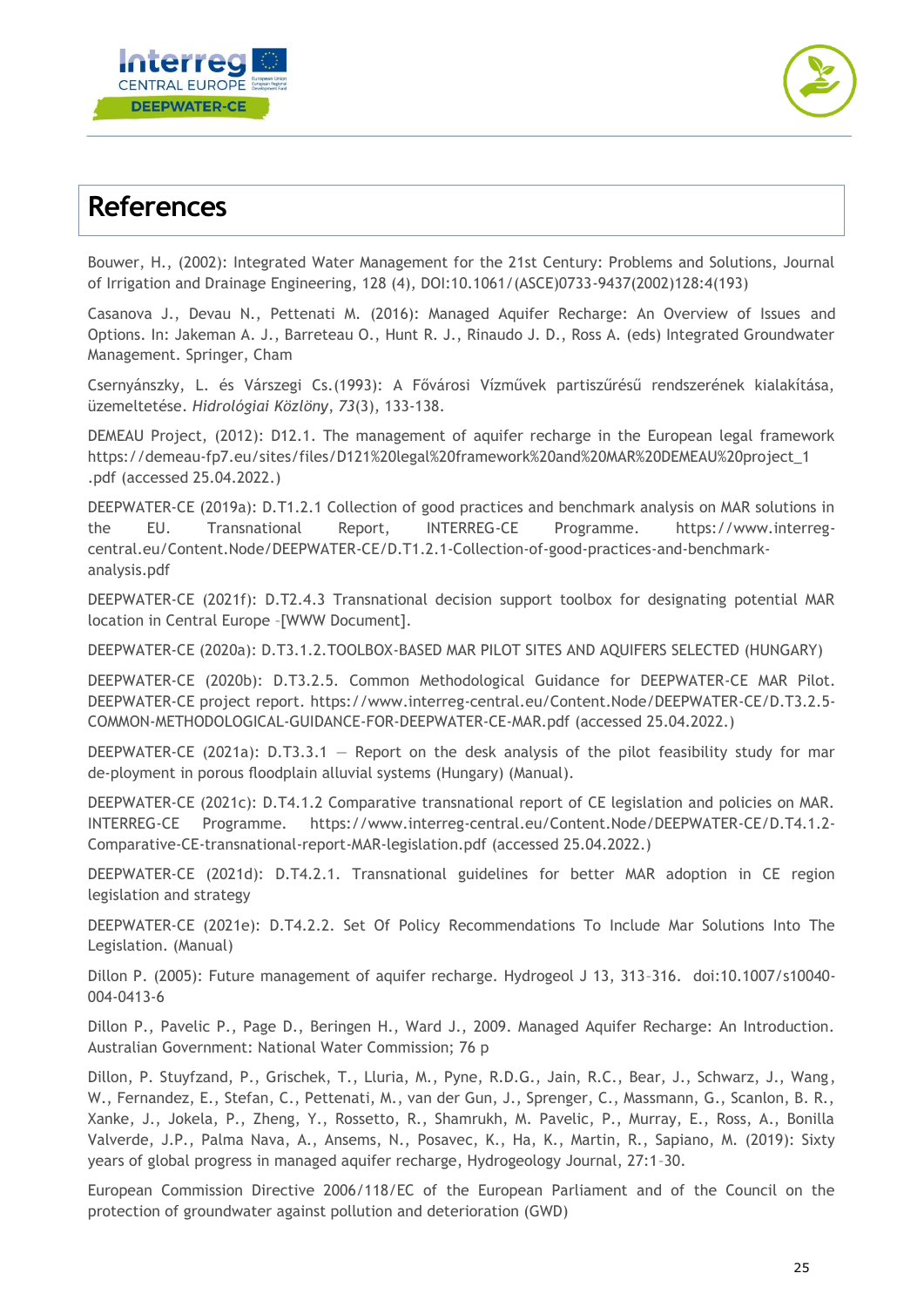



European Commission Directive 2000/60/EC of the European Parliament and of the Council Water Frame Directive (WFD)

European Commission Directive 2020/2184 of the European Parliament and of the Council on the quality of water intended for human consumption (DWD)

European Commission Directive 91/271/EEC on the Urban Wastewater Treatment Directive

Evans, R. S., Dillon, P. (2018). Linking groundwater and surface water: conjunctive water management. In: Advances in Groundwater Governance, Villholth, K. G., López-Gunn, E., Conti, K. I., Garrido, A., van der Gun, J. (eds.), CRC Press, London, pp. 329-351.

Grützmacher, G. and Sajil Kumar, P.J. (2012): Introduction to Managed Aquifer Recharge (MAR) – Overview of schemes and settings world wide.

IGRAC (2007): Artificial Recharge of Groundwater in the World. Report. Accessed on December 2019.

IPCC, 2007: Climate Change (2007): Synthesis Report. Contribution of Working Groups I, II and III to the Fourth Assessment Report of the Intergovernmental Panel on Climate Change [Core Writing Team, Pachauri, R.K and Reisinger, A. (eds.)]. IPCC, Geneva, Switzerland, 104 pp.

IPCC, 2022: [IPCC Sixth Assessment Report](https://www.ipcc.ch/report/ar6/wg2/) <https://www.ipcc.ch/report/ar6/wg2/> (accessed 25.04.2022.)

ITM, 2020: Jelentés az éghajlatváltozás Kárpát-medencére gyakorolt esetleges hatásainak tudományos értékeléséről. <https://zoldbusz.hu/files/jelentes.pdf> (accessed 25.04.2022.)

MORRISON, M. (2013): Strategic business diagnostic tools: theory and practice. CreateSpace Independent Publishing. (Chapter 3: PESTLE).

Page, D., Bekele, E., Vanderzalm, J., Sidhu, J. (2018): Managed Aquifer Recharge (MAR) in Sustainable Urban Water Management, Water 2018, 10(3), 239.

Ray, C., Melin, G., Linksy, R. B. (2003): Riverbank Filtration Improving Source-water Quality, Environmental Science and Engineering (Subseries: Environmental Science). doi: 10.1007/0-306-48154-5.

Sprenger C., Hartog N., Hernández M., et al. (2017): Inventory of managed aquifer recharge sites in Europe: historical development, current situation and perspectives. Hydrogeol J., 25: 1909. https://doi.org/10.1007/s10040-017-1554-8

Ward J., Dillon P. (2011): Robust policy design for managed aquifer recharge, Waterlines report, National Water Commission, Canberra.